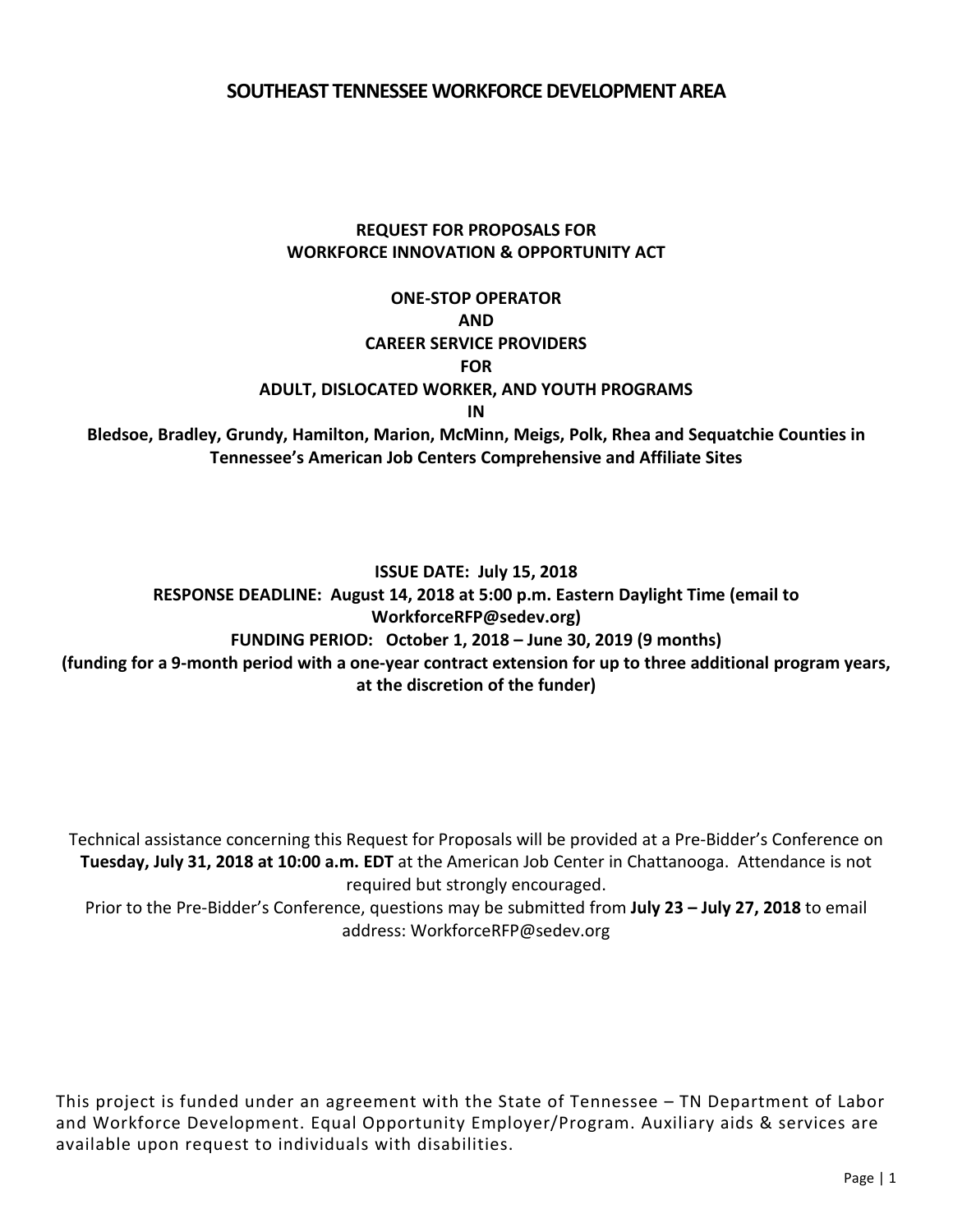### **I. Background:**

The purpose of this Request for Proposal (RFP) is to identify and fund an organization in the Southeast Tennessee region that will provide oversight and functional alignment of the American Job Center system for the local area. Additionally, the same organization should deliver innovative programming for Career Services to Adults, Dislocated Workers, and Youth (as these groups are defined by the Workforce Innovation and Opportunity Act (WIOA), Title I).

This project will be funded under WIOA, a federal program funded through the U.S. Department of Labor and the State of Tennessee Department of Labor and Workforce Development. WIOA is a primary source of federal funds for workforce development activities throughout the nation; however, the legislation requires multiple partners to contribute to infrastructure, operations, and services. WIOA funds are awarded to the Chief Elected Officials (CEOs) of a Local Workforce Development Area (LWDA) to serve two primary customers: job seekers and businesses through a One Stop system branded as the American Job Center (AJC) system. The intent of WIOA is to strengthen the workforce system through innovation and alignment of services to promote individual and economic growth, meeting the business and industry needs in the local area. One of the main purposes is to assist individuals with barriers to employment in increasing their access to employment, education, training, and support so they may succeed in the labor market. The AJC network in a LWDA must include at least one comprehensive AJC with services offered by all required partners and may include additional affiliate centers and/or access sites. A Local Workforce Development Board (LWDB), appointed by the CEOs and approved by the Governor, oversees the workforce system and activities in a LWDA. The Board is responsible for meeting performance goals negotiated with the TDLWD. To fully understand the work contained herein, a review of the WIOA final regulations is advised. Hyperlinks to all reference materials are included in **Attachment G.**

The Chief Elected Officials of the Southeast Tennessee Workforce Development Area have appointed the Southeast Tennessee Local Workforce Development Board to oversee workforce services in Bledsoe, Bradley, Grundy, Hamilton, Marion, Meigs, McMinn, Polk, Rhea, and Sequatchie Counties. The Board is comprised of representatives of private sector employers, higher education, organized labor, non-profit organizations, and public entities and is entirely voluntary. The Board, in consultation with the Chief Elected Officials, is responsible for the oversight and selection of providers to form partnerships with the Administrative Entity/Fiscal Agent, the Southeast Tennessee Development (SETD), in the delivery of One Stop and Career Service elements for Adults, Dislocated Workers, and Youth Programs as specified in WIOA. All communication regarding contract deliverables will be made through the Administrative Entity/Fiscal Agent (SETD) designee, Michele Holt, the Workforce Director at mhol[t@sedev.org.](mailto:scowden@sedev.org)

#### *Our Mission:*

*To drive innovative and transformational change in the development of the region's talent through focused delivery of quality services with integrity and flexibility. We collaborate with business, industry, economic* development, and education to prepare and provide skilled workers and improve the standard of living in our *communities.*

## *Our Vision:*

We are a dynamic and thriving region where prepared job seekers and quality career opportunities align with *the needs and demands of business and industry.*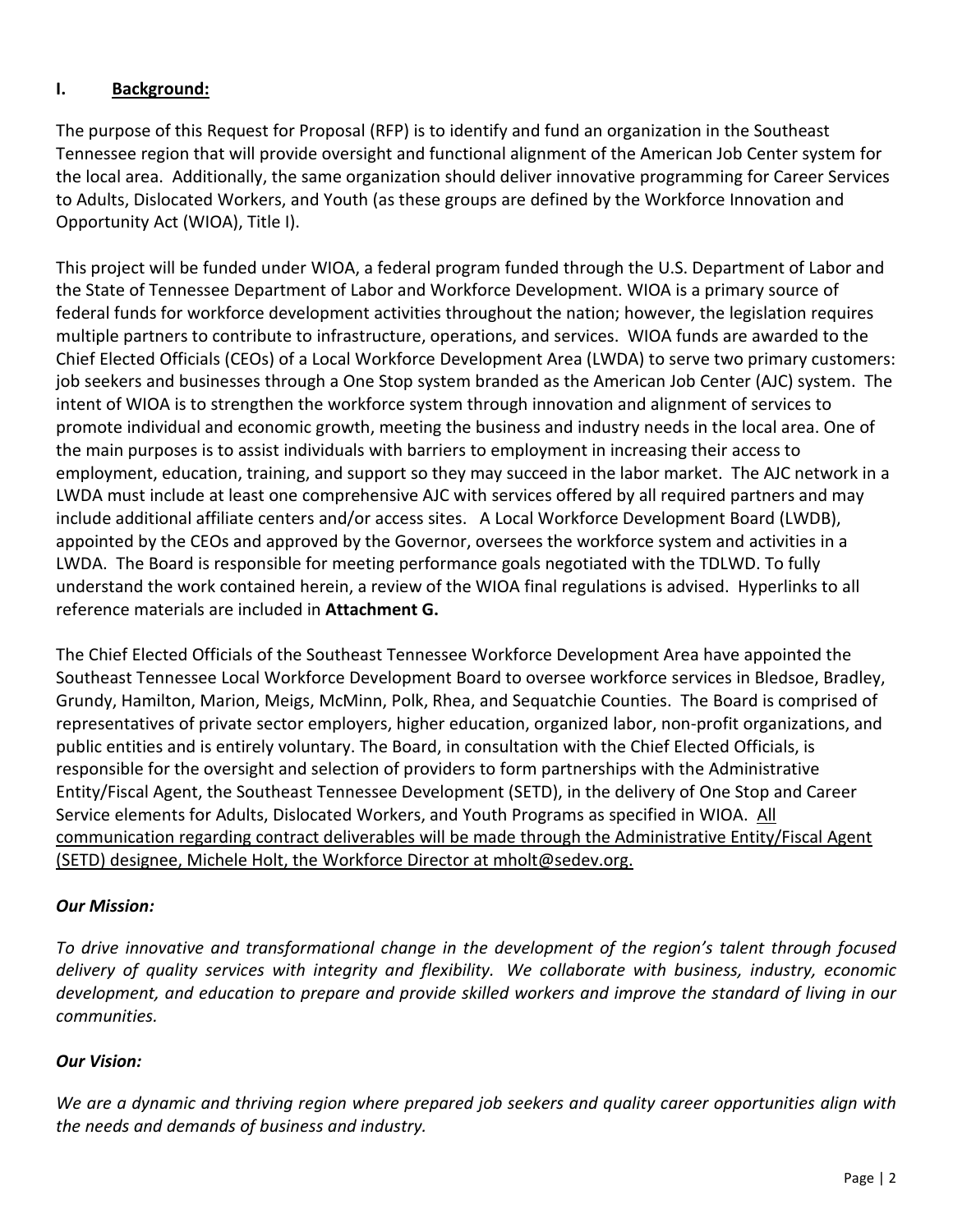#### *Definitions and Acronyms:*

**Workforce Innovation and Opportunity Act (WIOA)** – a federal program for workforce development activities that is administered by the State of Tennessee Department of Labor and Workforce Development through 9 LWDAs or Local Areas that are geographically designated by the Governor. For purposes of this RFP, the geographic area is Southeast Tennessee Workforce Development Area.

**State Workforce Development Board (SWDB)** – Oversight and policy making board appointed by the Governor to oversee the system.

**Local Workforce Development Board (LWDB)**- Oversight and policy making board that is appointed by the Lead Chief Elected Official with multiple responsibilities as defined in WIOA, but inclusive of a provision that certain operators and service providers be competitively procured.

**Chief Elected Official (CEO)** – The lead elected official in each county within the LWDA that develops an agreement to designate the fiscal agent and the appropriate member of the LWDB per Section 107 (b) of WIOA. The agreement also designates a Lead Chief Local Elected Official (CLEO) that will serve as the Grant Recipient.

**Tennessee Department of Labor and Workforce Development (TDLWD)** – As it relates to this RFP, the Governor of Tennessee has assigned the role of State Administrative Entity to the TDLWD. The TDLWD, under the direction of the SWDB is responsible for guiding the establishment of an integrated, statewide One Stop service delivery system known as the American Job Center (AJC).

**Fiscal Agent** – Entity designated by the Chief Elected Officials who administers program funds, monitors, and contracts.

**American Job Center (AJC)** – A one stop center for job seekers and employers comprised of various service providers working to deliver seamless services.

**Memorandum of Understanding (MOU)** – The MOU is an agreement entered into by all mandated and additional partners in a local area that provides the framework for how services will be delivered seamlessly in the AJC. Mandated partners are required to be a party to the MOU and the IFA.

**Infrastructure Funding Agreement (IFA)** – The financial budget that details the costs associated with operations in an American Job Center, providing the details of cost sharing for each partner located in an AJC. The IFA is an attachment to the MOU.

**Administrative Entity** - May be the same as the Fiscal Agent but performs additional functions beyond monitoring and contracting to include serving as Staff to the Board (LWDB).

**One Stop Operator (OSO)** – Entity procured by the Local Board to functionally manage all AJC operation and staff from multiple providers.

**Career Services Provider (CSP)** – Entity procured by the Local Board to provide staff to deliver Title I Career Services in the AJCs to targeted populations in cooperation with the Administrative Entity and Fiscal Agent.

#### *RFP Summary and Roles:*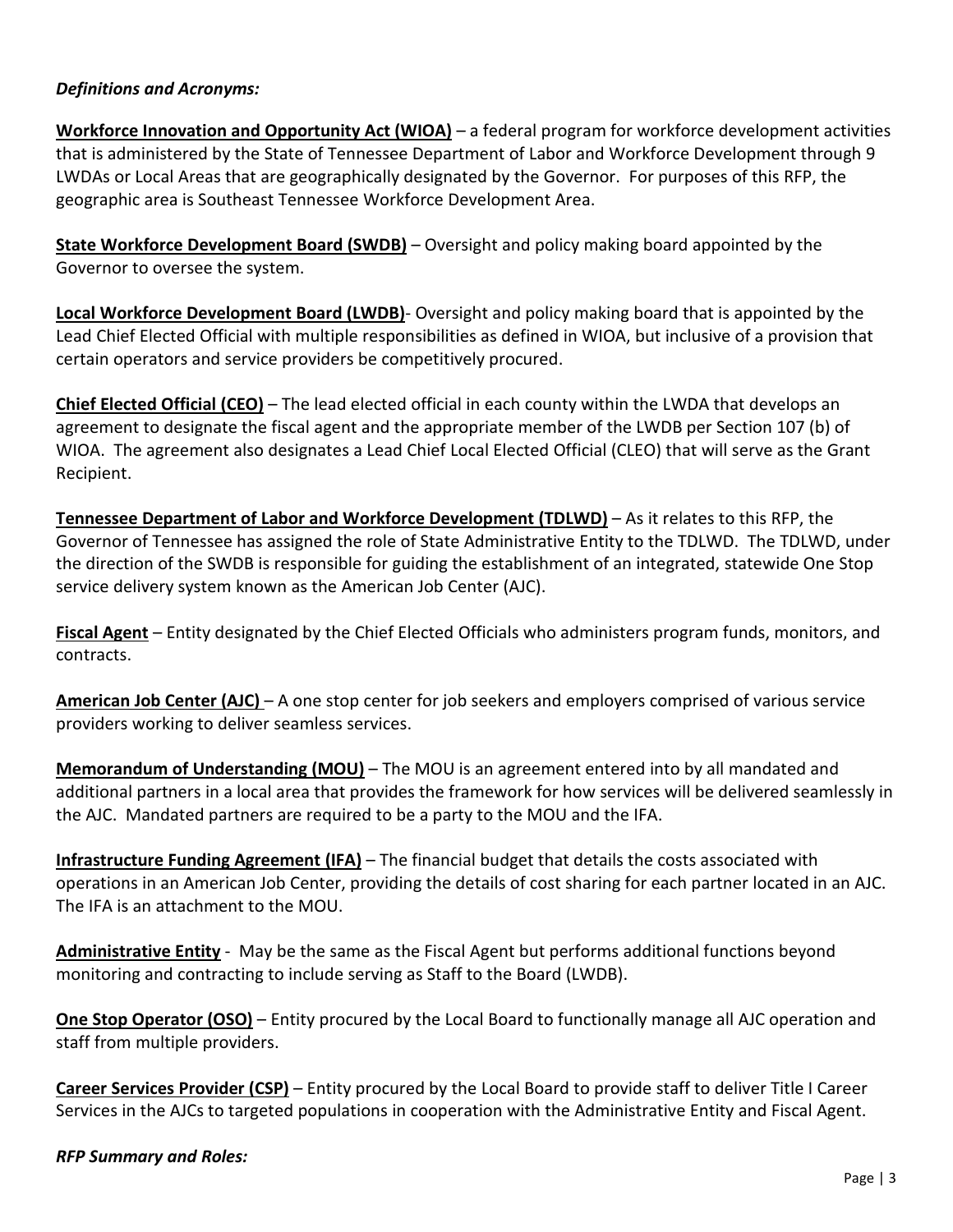This RFP contains two primary components of WIOA Services: One Stop Operator and Service Delivery for Adult, Dislocated Workers, Youth, and Business Services that complement the work of the Board. This is a staffing contract to facilitate the oversight and delivery of program services in the local area. The One Stop Operator function will provide the overall AJC system oversight and functional alignment for all WIOA mandated and additional partner programs in the AJC system. The Career Service function will be a partner in the AJC system delivering the Title I services under the functional oversight of the One Stop Operator. Appropriate firewalls must be in place to ensure compliance with the requirements of WIOA as further outlined in the *USDOL Training and Employment Guidance Letter 15-16* (a link is provided in Attachment G)

WIOA provides for a customer centered workforce system that is accessible to all job seekers, and training that is job-driven. Under WIOA, partner programs and entities that are jointly responsible for workforce and economic development, education, and other human resource programs, collaborate to create a seamless customer-focused American Job Center network that integrates service delivery across all programs to make it easier for workers to access the services they need to obtain skills and employment. In addition, Career Service Providers may be required to case manage eligible participants for specialized funding received by the local area.

The role of the One Stop Operator is to provide oversight and functional supervision for all American Job Center staff and offer a comprehensive set of employment and training services to WIOA eligible Adults, Dislocated Workers, and Youth, including those eligible for other partner programs listed in this RFP. The role of the Career Service provider is to hire and supervise staff to case manage Title I WIOA eligible participants in the process of accessing employment and training services and funds, from initial assessment through exit and placement.

The role of Business Services will be complementary to the employer engagement work that is initiated by the Local Workforce Development Board. The Administrative Entity will remain the primary contact for economic development as it relates to new and expanding industry and presentation of the workforce services available under the Board for the region.

The selected provider(s) will be held accountable for meeting the WIOA Performance Measures that are negotiated with the State by the Board and summarized in Attachment D of this RFP. Access to further guidance may be located by following the links provided in the References (Attachment G).

| <b>RFP Release</b>                    | <b>July 15, 2018</b>                                                                        |
|---------------------------------------|---------------------------------------------------------------------------------------------|
| Notice of Intent to Apply (REQUIRED)  | <b>July 27, 2018</b>                                                                        |
| Bidders Questions submitted via email | From: July 23, 2018 To: July 27, 2018<br>to workforceRFP@sedev.org (email submissions only) |
| Pre-Bidders Conference (NOT REQUIRED) | July 31, 2018                                                                               |
| <b>Proposal Deadline</b>              | August 14, 2018 at 5:00 p.m. EDT                                                            |

## **II. Project Timeframe:**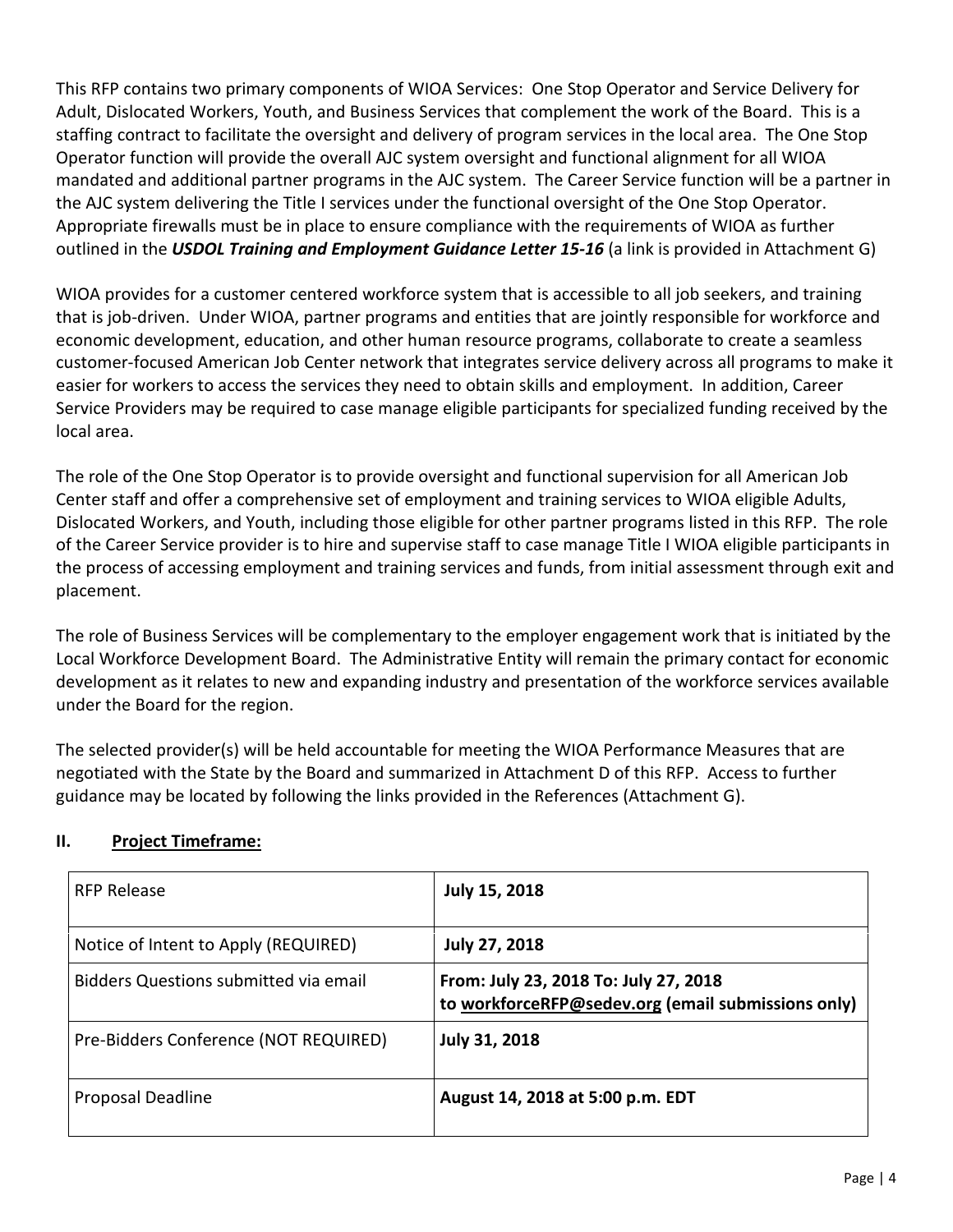| Review Committee Approval       | Week of August $20 - 24$ , 2018 |
|---------------------------------|---------------------------------|
| LWDB Approval                   | September 12, 2018              |
| Anticipated contract Start Date | October 1, 2018                 |

#### **III. Eligible Applicants:**

WIOA sec. 3(41) defines a One Stop Operator as one or more entities designated or certified under WIOA sec. 121(d). Such designation or certification must be through a competitive process. The One Stop Operator must be an entity (public, private, or nonprofit) or a consortium of entities that, at a minimum, includes three or more of the required one-stop partners of demonstrated effectiveness, located in the local area. Entities selected and serving as One Stop Operators are subrecipients of a Federal award and thus are required to follow the Uniform Guidance.

The types of entities that may be a **One Stop Operator** include, but are not limited to:

- An institution of higher education
- Nontraditional public secondary schools, night schools, adult education schools, career and technical education schools – *Note: Elementary schools and secondary schools are not eligible to be selected as the One Stop Operator*
- An Employment Service State Agency established under Wagner Peyser
- A community-based, non-profit organization or workforce intermediary
- A government agency (i.e. a municipality)
- Other interested organizations or entities capable of carrying out the duties of the One Stop Operator, including Local Chambers of Commerce, business organizations, or labor organizations
- Private for-profit entities

*Note: Should a for-profit entity (or a consortium that includes a for-profit entity) be selected as a* One Stop Operator, there are two points that must be kept in mind: First, except for WIOA Title I *funds (Adult, Dislocated Worker, and Youth), no profit may be paid from USDOL awards. Second, 2 CFR 200.323(b) requires profit to be negotiated as a separate element of price for each contract in which there is no price competition or in which a cost analysis is performed***.** 

Types of entities that may be a **Career Service Provider** include, but are not limited to:

- The One Stop Operator
- An institution of higher education
- A community-based, non-profit organization or workforce intermediary
- Private for-profit entities (see note above)

Additionally, the State and local boards shall ensure that in carrying out activities under Title I, partners will:

• disclose any potential conflicts of interest arising from the relationships with training service providers or other service providers;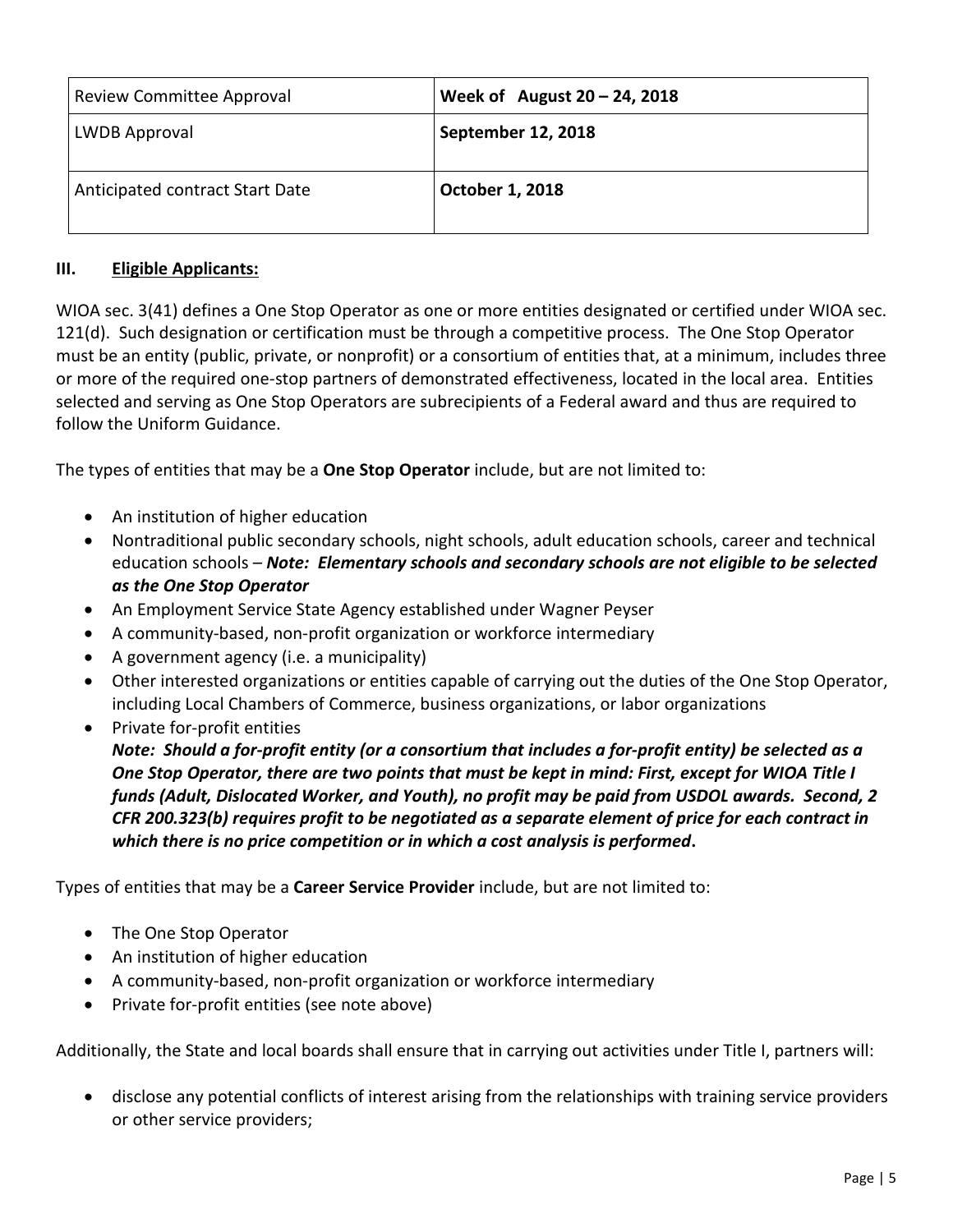- not establish practices that create disincentives to providing services to individuals with barriers to employment who may require longer-term services, such as intensive case management, training, and education services; and
- comply with Federal regulation and procurement policies

### **Minimum Requirements of Eligibility**

In order to be considered responsive, a bidder must meet the following requirements:

- 1. All proposing entities must be a legal entity/business in accordance with Federal, State and local law, and must have been in business for at least three years.
- 2. Provide two years of audited financial history. Adequate documentation could include recent audit reports, the entity's Comprehensive Annual Financial Report (AFR), an independent review by a certified public accountant, tax records, or another recognized review of accounting process and procedures.
- 3. Provide a proposed organizational chart that includes appropriate firewalls for the One Stop Operator and Career Service delivery.
- 4. All organization that are private, for-profit, or not-for-profit must be able to provide documentation of their registration under either Tennessee or their respective state's Secretary of State's office.
- 5. All bidders are required to provide their Dun & Bradstreet number (DUNS number). The Procurement Coordinator will declare entities **ineligible** if they are presently debarred, suspended, proposed for debarment, declared ineligible or voluntarily excluded from participation in this transaction by any State or Federal department or agency. Respondents must disclose any legal judgments, claims, arbitration proceedings, lawsuits or other legal proceedings pending or outstanding (unresolved) against the organization, its owners, officers, or principals.
- 6. Respondents must comply with WIOA Section 188 and applicable provisions of the Americans with Disabilities Act of 1990 (42 U.S.C. 12101 et seq.) regarding physical and programmatic accessibility of facilities, programs and services, technology, and materials for individuals with disabilities, including providing staff training and support for addressing the needs of individuals with disabilities (WIOA Section 108(b)(6)(C).
- 7. The proposing entity must agree to accept all currently enrolled program participants **AND** exited program participants still in follow-up up at the onset of the contract. This must be verified via an acknowledgement from the proposing entity using the format in **Attachment F**.

## **IV. Funding and Contracting:**

The Board will award funds to successful proposers to promote continuity and coordination of services identified in the RFP. The Board will award an initial contract to successful respondents effective October 1, 2018 through June 30, 2019 with an **annual budget range of \$1,100,000.00 (one million one hundred thousand dollars) - \$1,300,000.00 (one million three hundred thousand dollars)**. *Note: First nine-month funding will be a maximum of \$825,000.00 - \$975,000.00*. Subject to performance of deliverables and available funds, the selected partners may be eligible for up to three (3) additional 1-year extensions with proven performance outcomes and based on available funding. In the event of a termination of contract for any reason, accrued liability for any unused annual and sick leave will be reimbursed at a maximum of 180 hours for each employee, with a **maximum liability of \$50,000.00** to the program. All funding for this RFP is contingent upon the Board and partner agreement of fund availability.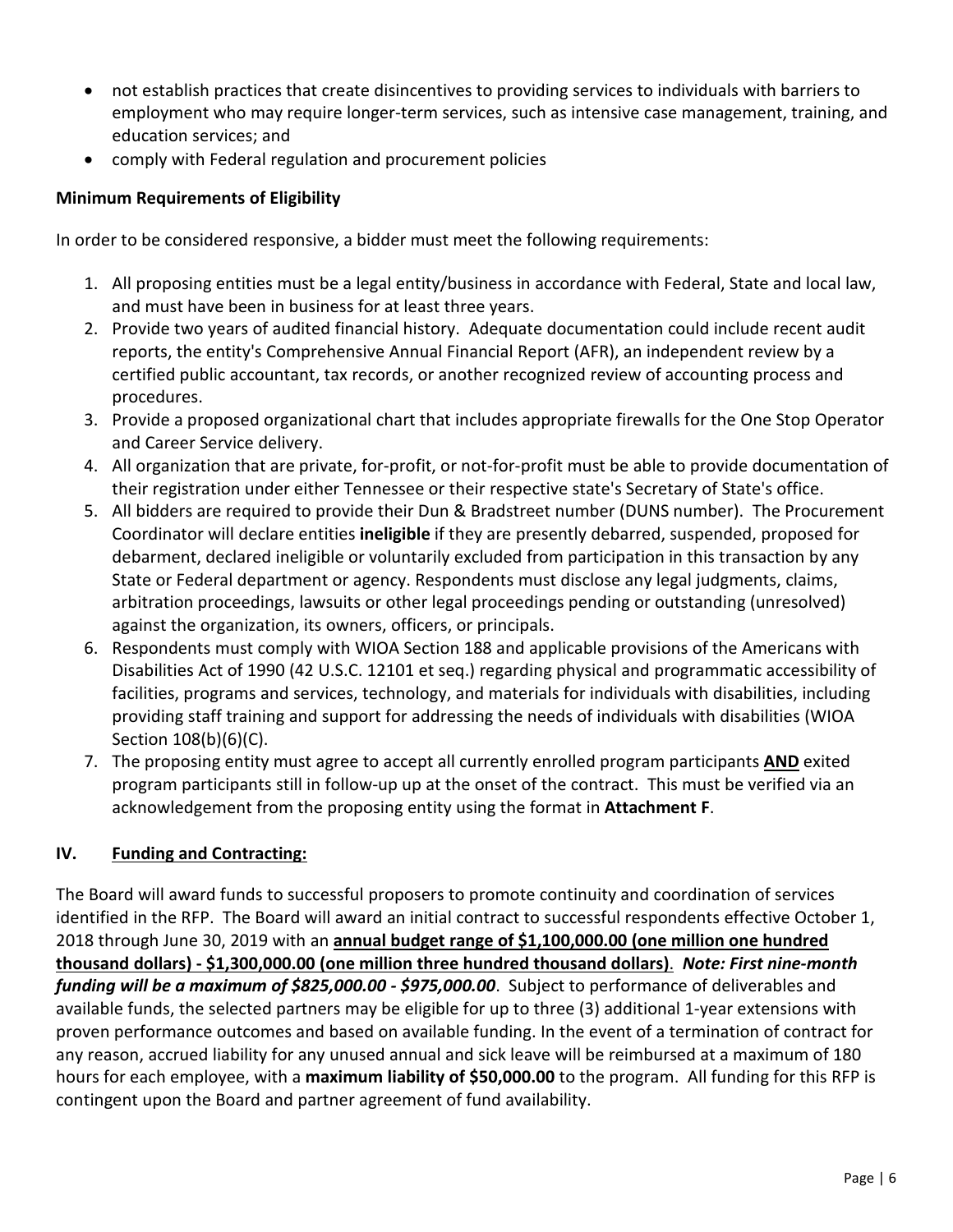If a contract is awarded, the submitted proposal will become part of the official contract file. Any commitments made in the proposal will be part of the contract and will be binding on the contractor. The contract awarded will be cost reimbursement. No expenses are reimbursable until a contract has been fully executed (signed by all parties). Monthly invoices are due by the  $10<sup>th</sup>$  of the month for the previous month and must include documentation of WIOA participants served. Invoices will be paid within 30 days of receipt of approved documentation.

The provider may enter into subcontracts only with written approval of the funder. Competitive procurement is required for all services that benefit the public, Office of Management and Budget (OMB) Super Circular (2 CFR 200.330).

The issuance of this solicitation in no way commits the Board to pay any cost for the preparation and submission of a proposal. The Bidder assumes all costs of preparation of the proposal and any presentation necessary for the proposal process.

#### **V. Delivery of Services:**

The Board announces the release of a Request for Proposals to provide funding for staffing of One Stop Operator and Career Services delivered to Adults, Dislocated Workers, and Youth in the following locations where all staff must be located:

#### **Comprehensive American Job Center Locations**

**American Job Center - Chattanooga—Eastgate Town Center Address: 5600 Brainerd Road City/State/Zip: Chattanooga, TN 37411 Phone: (423) 894-5354 Website: secareercenter.org**

**American Job Center - Athens Address: 410 North Congress Parkway City/State/Zip: Athens, TN 37303 Phone: (423) 745-2028 Website: secareercenter.org**

#### **Affiliate American Job Center Locations**

**American Job Center – Cleveland Address: 3535 Adkisson Drive City/State/Zip: Cleveland, TN 37312 Phone: (423) 790-5552 Website: secareercenter.org**

**American Job Center – Kimball – Marion County Regional Institute of Higher Education (Chattanooga State) Address: TBD – Temporary location 2100 Main Street City/State/Zip: Kimball, TN 37347 Phone: (423) 837-9103 Website: secareercenter.org**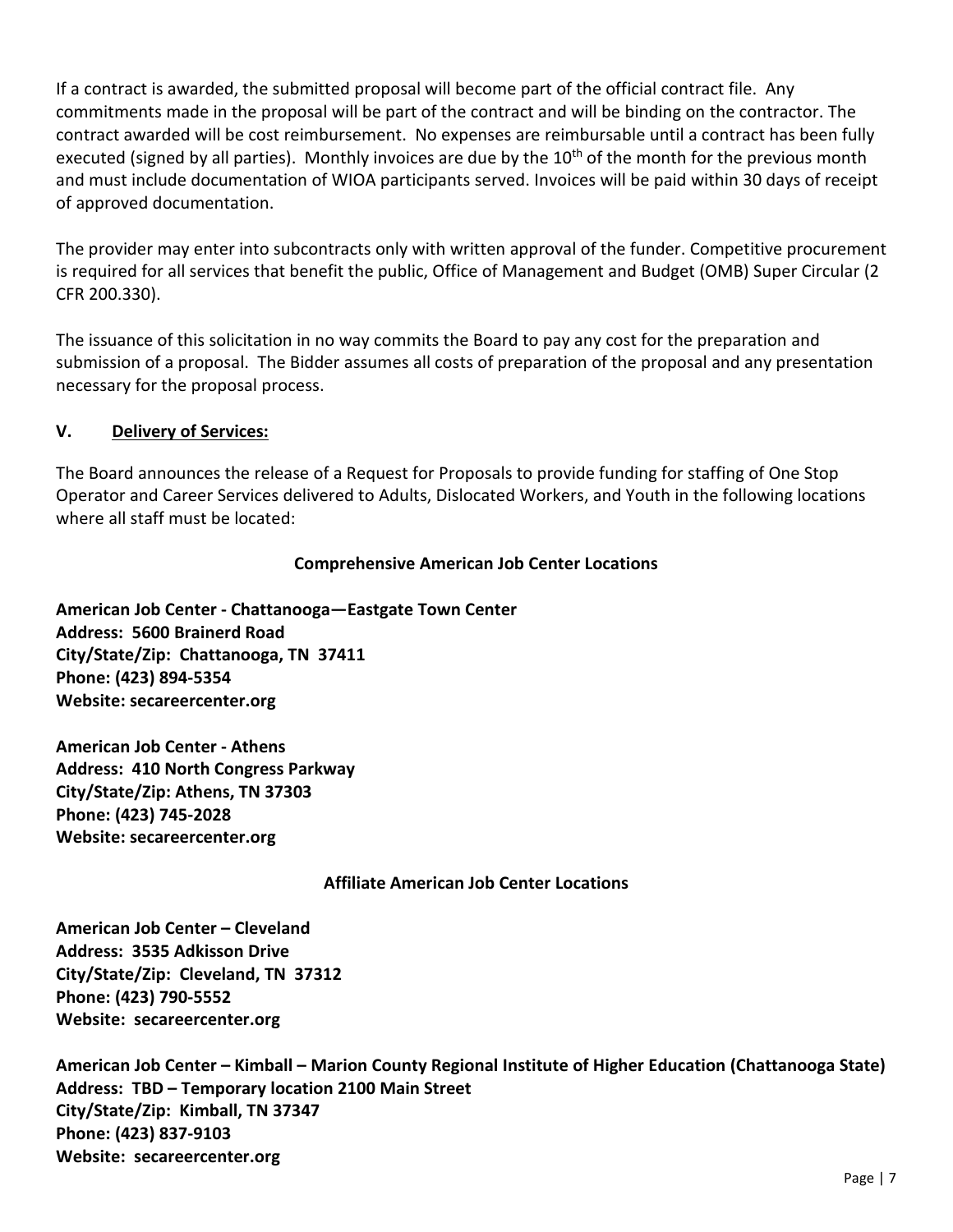**American Job Center – Dayton Address: 200 4 th Avenue City/State/Zip: Dayton, TN 37231 Phone: (423) 570-1107 Website: secareercenter.org**

All American Job Centers in the local area are required to be open during the hours of **8:00 a.m. to 4:30 p.m.** Centers are located in both Eastern and Central time zones and will follow the hours of operation for the respective time zones. The Board reserves the right to establish service hours at other times to accommodate schedules of individuals who cannot access the centers during the core hours. Holiday closures must conform to TDLWD recognized holidays. One Stop Centers must adhere to these holidays, regardless of the holidays that are observed by contract agent. If the AJC is located within a community college or other agency, then the hours of operation for the AJC must adhere to the TDLWD hours and holidays rather than the hours and holiday schedule set by the agency.

#### **Onsite partners may include the following:**

| One Stop Operator                                         |
|-----------------------------------------------------------|
| Title I Adult, Dislocated Worker, Youth - Career Services |
| <b>Title II Adult Education</b>                           |
| Title III Wagner Peyser                                   |
| <b>Title IV Vocational Rehabilitation</b>                 |
| TANF (Temporary Assistance for Needy Families)            |
| <b>Veteran Services</b>                                   |
| TAA/TRA (Trade Assistance Act)                            |
| <b>RESEA</b> (Reemployment Services)                      |
| <b>SNAP (Supplemental Nutrition Assistance Program)</b>   |
| <b>Others</b>                                             |

Staff hired to work for the provider in the above centers and in conjunction with the partners will deliver services that include oversight and functional management of the American Job Center System in the local area, recruitment and eligibility of customers, developing a service plan, referral to appropriate services, arranging for funding of direct training and/or support services and maintaining follow-up with the customer to track and assure performance. Direct training or support services funds will be made available via a budget to the One Stop Operator. All eligibility and service need determinations will be made by the provider in accordance with an updated monthly program funds budget provided by the Administrative Entity and Fiscal Agent.

SETD will hold the lease on all AJCs and will provide dedicated office space and equipment for contracted staff. The five AJCs listed above have been certified by the Tennessee Department of Labor and Workforce Development and will undergo an annual certification in partnership with the One Stop Operator and approved by the Board. To maintain certification, all AJCs must have the equivalent of at least one full-time WIOA Title I staff member on site.

#### **VI. Scope of Work:**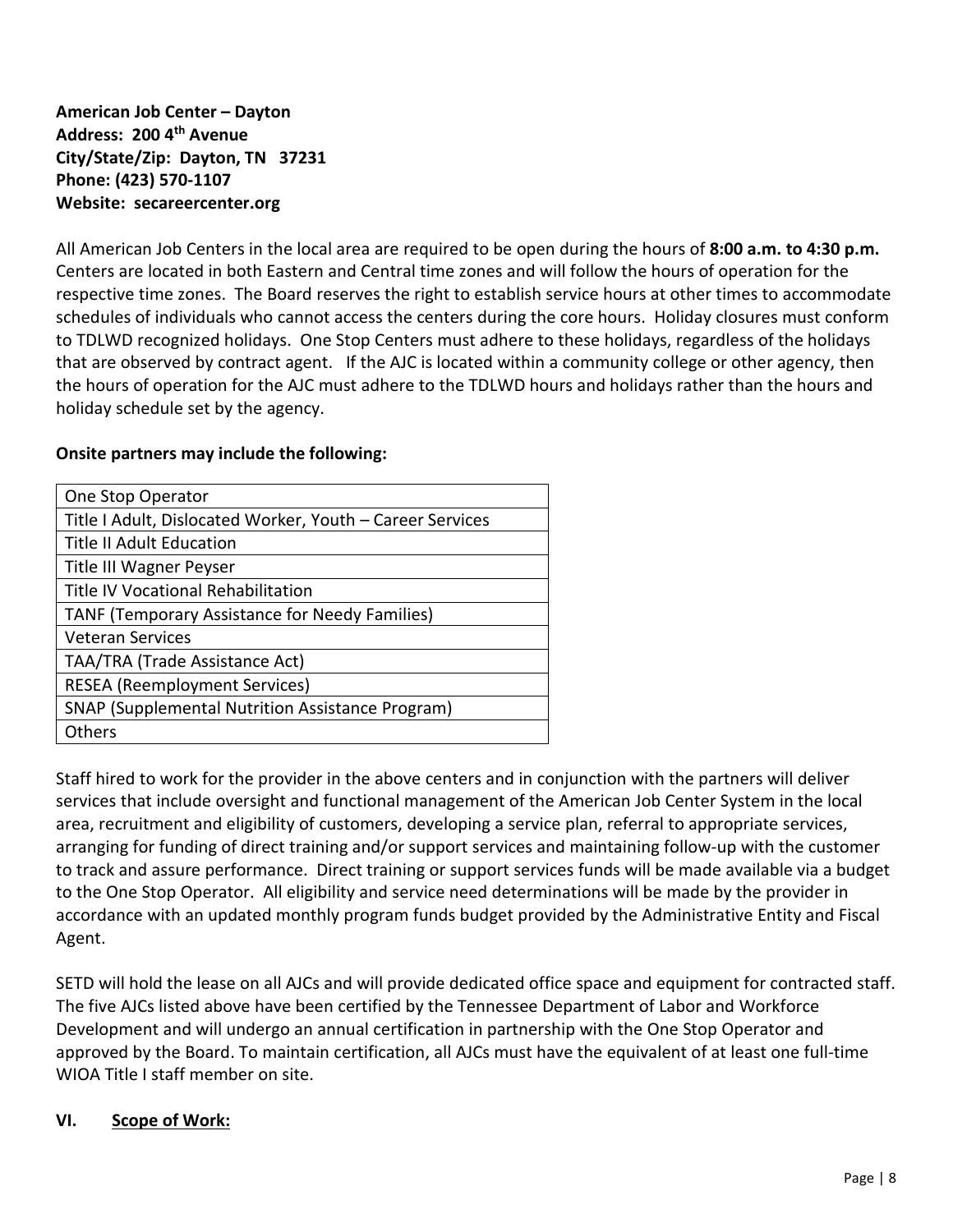The Local Workforce Development Board envisions a system where a One Stop Operator will coordinate with various onsite partners (including the Title I procured under this contract) in the Southeast Tennessee region (Bledsoe, Bradley, Grundy, Hamilton, Marion, McMinn, Meigs, Polk, Rhea, and Sequatchie) to provide a set of comprehensive and integrated education and training supports in partnership between the Administrative Entity (SETD) and referral contractors that offer unique expertise. These partnerships should increase the number of participants that are productively engaged in the workforce, thereby increasing self-sufficiency and reducing poverty.

#### **Duties and responsibilities of the One Stop Operator include but are not limited to:**

- Oversee management of the One Stop Career Centers and service delivery
- Evaluate performance and implement required actions to meet performance standards. This does not include performance negotiations as this is specifically a Board requirement.
- Evaluate various customer experiences (including but not limited to employers, jobseekers, and partner staff)
- Ensure coordination of partner programs
- Act as liaison with the Board and One Stop Career Center
- Define and provide means to meet common operational needs (e.g., training, technical assistance, additional resources, etc.)
- Oversee full implementation and use of all State systems in the local area
- Design the system integration and service coordination for the site and partners
- Coordinate with the Administrative/Fiscal Agent on IFA updates for the AJCs
- Plan and report responsibilities
- Write and maintain business plan
- Market One Stop Career Center services in coordination with the Board and it's staff
- Facilitate the sharing and maintenance of data, with an emphasis on the VOS system, including all related Federal, State and local policies
- Ensure integration of available services and coordination of programs for the site with all partners

#### **Description of Career Services for Adults, Dislocated Workers and Youth**

WIOA authorizes the delivery of career services for Adults and Dislocated Workers. There are three types of career services: basic career services, individualized career services, and follow-up services. The provision of individualized career services must be based on the employment needs of the individual as determined by the individual and the case manager and may be identified through an individual employment plan (IEP).

WIOA also outlines a broad youth vision that supports an integrated service delivery system and provides a framework through which states and local areas will provide high-quality services for youth, beginning with career exploration and guidance, continued support for educational attainment, opportunities for skills training, such as pre-apprenticeship or internships, for in-demand industries and occupations, via the utilization of the fourteen service elements outlined in WIOA. WIOA places a priority on serving out-of-school youth, providing work-based experience, and improving services to youth with disabilities. WIOA promotes career pathways, increased attainment of recognized credentials and postsecondary certificates or degrees. Youth must meet eligibility requirements to participate in the WIOA Title I Youth Program. *Note: The current priority is to serve out-of-school youth; however, TDLWD has request a Federal waiver to allow greater*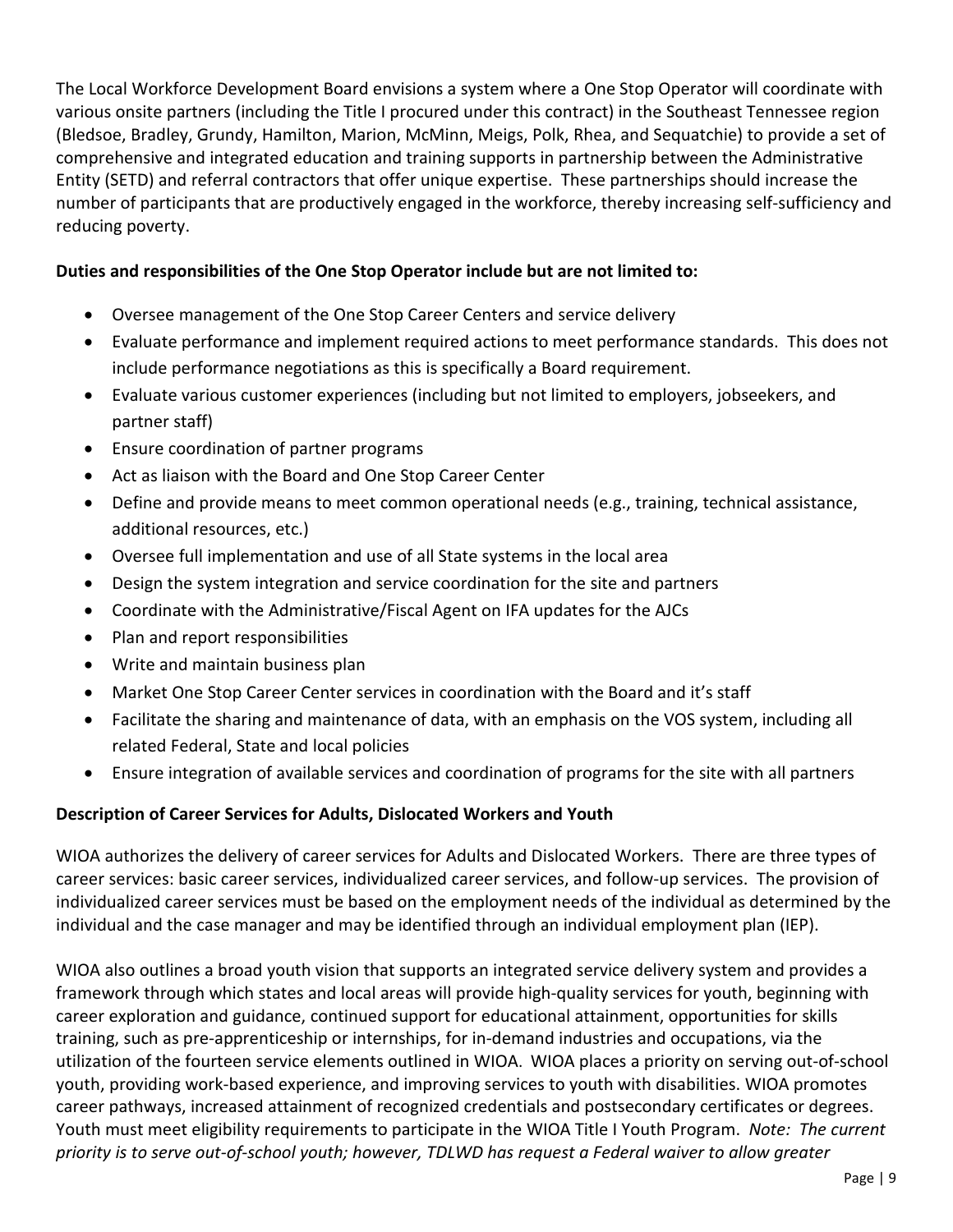*opportunity to serve in-school youth. If the waiver is approved, the Board staff will provide implementation guidance to the providers.*

For further guidance on programs and service delivery, see the References located in **Attachment G** of this document.

#### **Duties and Responsibilities of Career Services Staff Include but are not limited to:**

- Assist customers in computer lab/resource library who are engaged in job search
- Answer customer questions concerning AJC programs or services and/or refer to appropriate Career Center partner
- Recruit and refer customers for program participation
- Interview customers and collect information to determine program eligibility and certification
- Proficiently navigate VOS for data input, customer tracking and data updates
- Obtain required customer documentation, signatures and verification of other programs, selective service registration, etc.
- Engage customers in a career exploration process and guide customer in the decision-making process to identify employment goals and/or career path in order to develop a mutually agreed upon individual employment plan
- Provide assessments to identify customer needs when appropriate
- Assist with resume and interview preparation, and provide guidance regarding workplace expectations when appropriate
- Locate and contact employers to identify current and future job openings
- Review customer application/resume to match qualifications with employers' specifications and refer qualified applicant to interviews with prospective employer
- Conduct job placement and customer follow-up contact log in VOS
- Assess customer needs for social and financial supports and services; assist customer in accessing these services and identify other community resources offered by public and private agencies
- Determine utilization of On-the-Job Training program for customer and maintain talent pool list for appropriate program candidates
- Organize and maintain accurate and up-to-date customer folders to include all relevant information and documentation
- Process authorizations and commence activities in a timely manner for the purposes of tracking and invoicing using VOS
- Demonstrate professionalism in terms of meeting deadlines, follow-through with assignments and customers and completing all work accurately
- Answer employer questions concerning AJC programs or services available
- Represent the AJC System at community events such as local chamber of commerce meetings, job fairs and career expos when appropriate
- Attend training functions and conferences when appropriate
- Engage in professional communication in all correspondence with supervisors, co-workers and customers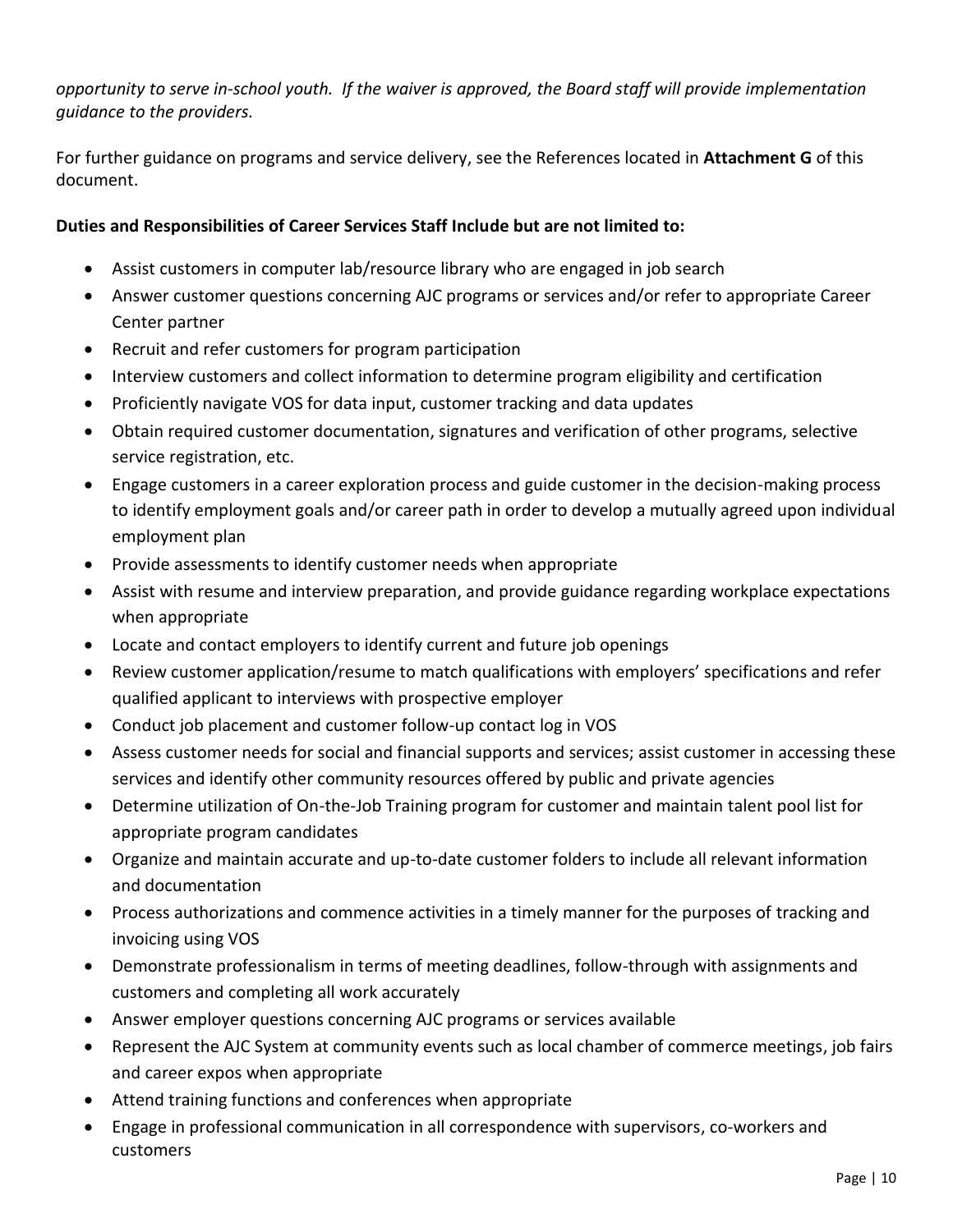#### **Summary of WIOA Performance Measures**

WIOA establishes performance accountability indicators and performance reporting requirements to assess the effectiveness of States and local areas in achieving positive outcomes for individuals served by the workforce development system's six core programs. These six core programs are the Adult, Dislocated Worker, and Youth Programs authorized by Title I of WIOA, the Adult Education and Family Literacy Act (AEFLA) program authorized under Title II of WIOA, the Employment Service program authorized under the Wagner-Peyser Act, as amended by WIOA Title III, and the Vocational Rehabilitation program as authorized under the Rehabilitation Act of 1973, as amended by Title IV of WIOA. WIOA provides a historic opportunity to align performance related definitions, streamline performance indicators, integrate reporting, and ensure comparable data collection and reporting across all six of these core programs, while also implementing program-specific requirements related to data collecting and reporting.

Further guidance related to the core performance metrics for WIOA can be found in Attachment G of this RFP. Additionally, 2016 and 2017 local area negotiated performance targets can be viewed in Attachment D. The Board reserves the right to add additional performance metrics as necessary to assist in meeting the needs of the emerging workforce.

## **Collaborations Required for Grants that are Pursued by and Awarded to the Administrative Entity/Fiscal Agent**

The One Stop Operator and Career Service Provider must carry out all assigned duties as they relate to the delivery of services within the One Stop System. If the USDOL, TDLWD, or the Administrative Entity of the local Board secures or allocates additional or specialized funds, the Board must direct the awarded entity on how to leverage the additional funds to maximize service delivery within the local area. Receipt of additional funds may require the assignment of additional duties without the ability to provide additional staffing.

#### **VII. Requested Response:**

#### **A. Executive Summary**

Provide a one (1) page summary of your agency's proposal, including organization's history, mission and vision, and services being proposed.

#### **B. Relevant Experience (15 points)**

- Describe your agency and its relevant experience working with area employers, WIA, WIOA and its workforce programs and/or experience in project management of similar programs with a customer centered design.
- Describe your experience in implementing systems and/or processes across partner agencies and employers.
- Describe your organization's experience with developing and implementing customer satisfaction instruments, such as web-based services used to track and report actual outcomes.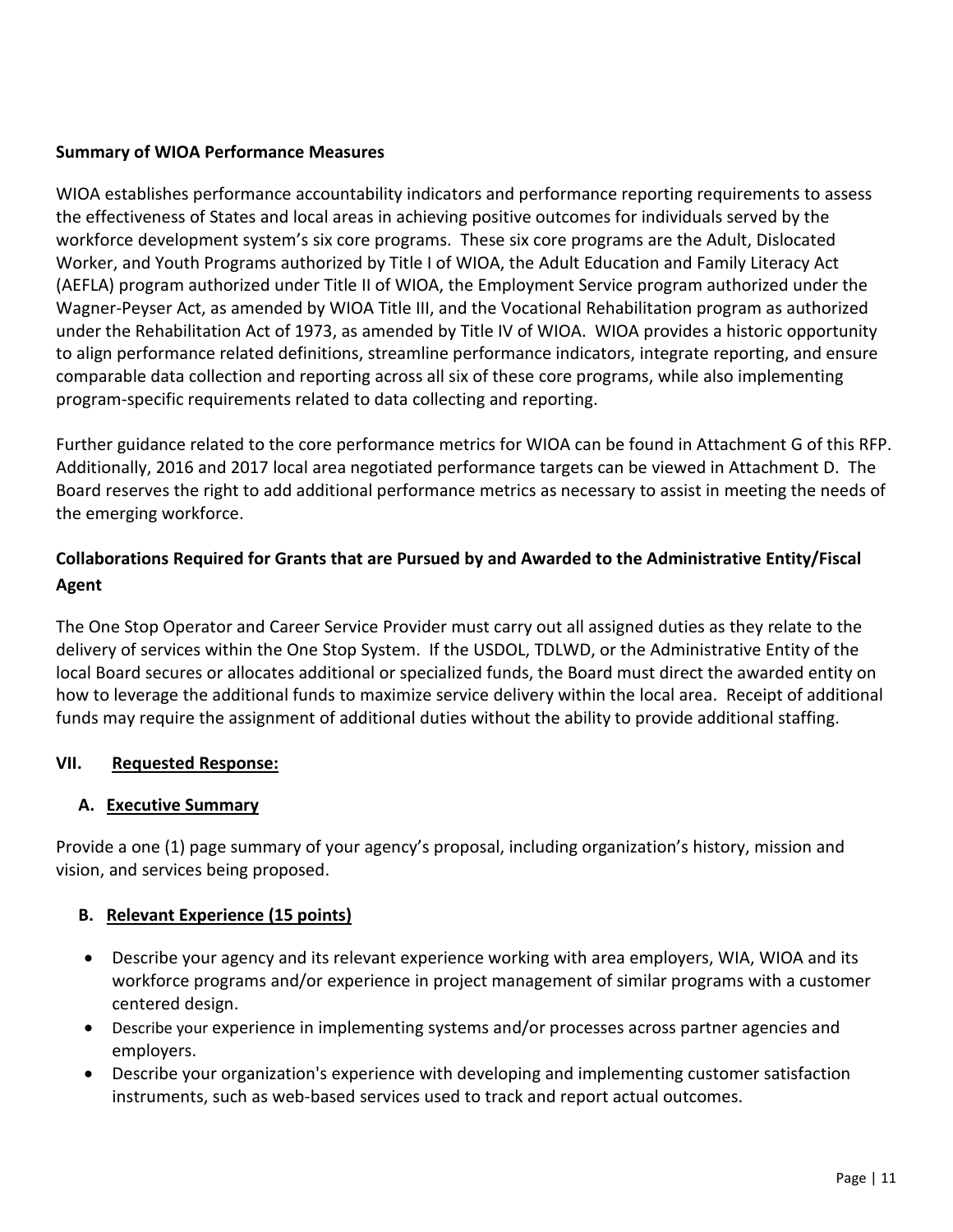- Give examples of successes you have had working with multiple partners towards a common goal, local employers on recruitment and expansion efforts and examples of the success that your organization has had performing the services you are proposing to deliver.
- What is your organization's experience working with Boards, partners, and/or service providers to develop strategic approaches to support regional economic development and employers with high staffing needs in high-demand occupations?
- Include at least two (2) references who can verify experience, including at least one employer who can speak to collaborative efforts.

### **C. Operations and Staffing (30 points)**

- Describe how the organization plans to staff the One Stop Operator and Career Service Provider functions within the American Job Center System in the local area. Please include a proposed organizational chart that meets the required internal firewall controls between the One Stop Operator and Career Service Provider. The awarded entity will be required to work with the Board staff to develop an internal policy to comply with the requirements. *Reference the organizational chart in Attachment E as provided by the Tennessee Department of Labor and Workforce Development.*
- Describe your hiring process. How long will it take you to fully staff and/or replace staff that are lost due to normal attrition? Do you plan to hire existing staff or newly hired staff? Please provide a list of job titles and job descriptions/postings for positions.
- Describe how you will assure that One Stop services are accessible to all jobseekers and employers in the respective LWDA, including areas with high unemployment and transportation barriers such as in rural communities. Include location and scope of any proposed affiliates, access locations and/or other venues for meaningful access and adaptation for customers with disabilities.
- The American Job Center System follows the hours of operation and holiday schedule of the Tennessee Department of Labor and Workforce Development as outlined in *Workforce Services Policy – One Stop System Design TN-WIOA (16-12).* Provide a brief outline of your planned staffing schedule. Additionally, describe how your organization plans to facilitate delivery of services to individuals that cannot visit a center during regular business hours (i.e, flexible staff schedules, weekends, etc.) This can include all partners located in the center.
- The Administrative Entity/Fiscal Agent manages the IFA for the local area. In collaboration with all partners in the center, describe how you will communicate the needs for equipment and staff for a resource room that is customer focused. Include all technology to be available in the resource room, computer laboratories, and web- based (Wi-Fi) access quality throughout the facility.
- In the light of minimizing costs, the Administrative Entity/Fiscal Agent provides and shares in the costs of information technology specialists? Describe how you will facilitate a plan to effectively communicate the needs of the American Job Centers, while remaining cost effective. Describe necessary helpdesk functions in the AJC.
- Describe how you will provide knowledgeable staff, including partner staff, trained and motivated to dress and act professionally with the confidence to address both employers and job seeking customers. **Note: Potential One Stop Operator needs to be aware of any implications or special arrangements. Describe how they will organize to meet the requirement of 20 CFR 678.630, which states:** *"Continued use of State merit staff for the provision of Wagner-Peyser Act services or services from other programs with merit staffing requirements must be included in the competition for and final contract with the One Stop operator when Wagner-Peyser Act services or services from other programs with merit staffing requirements are being provided."* How will you lead One Stop partners with: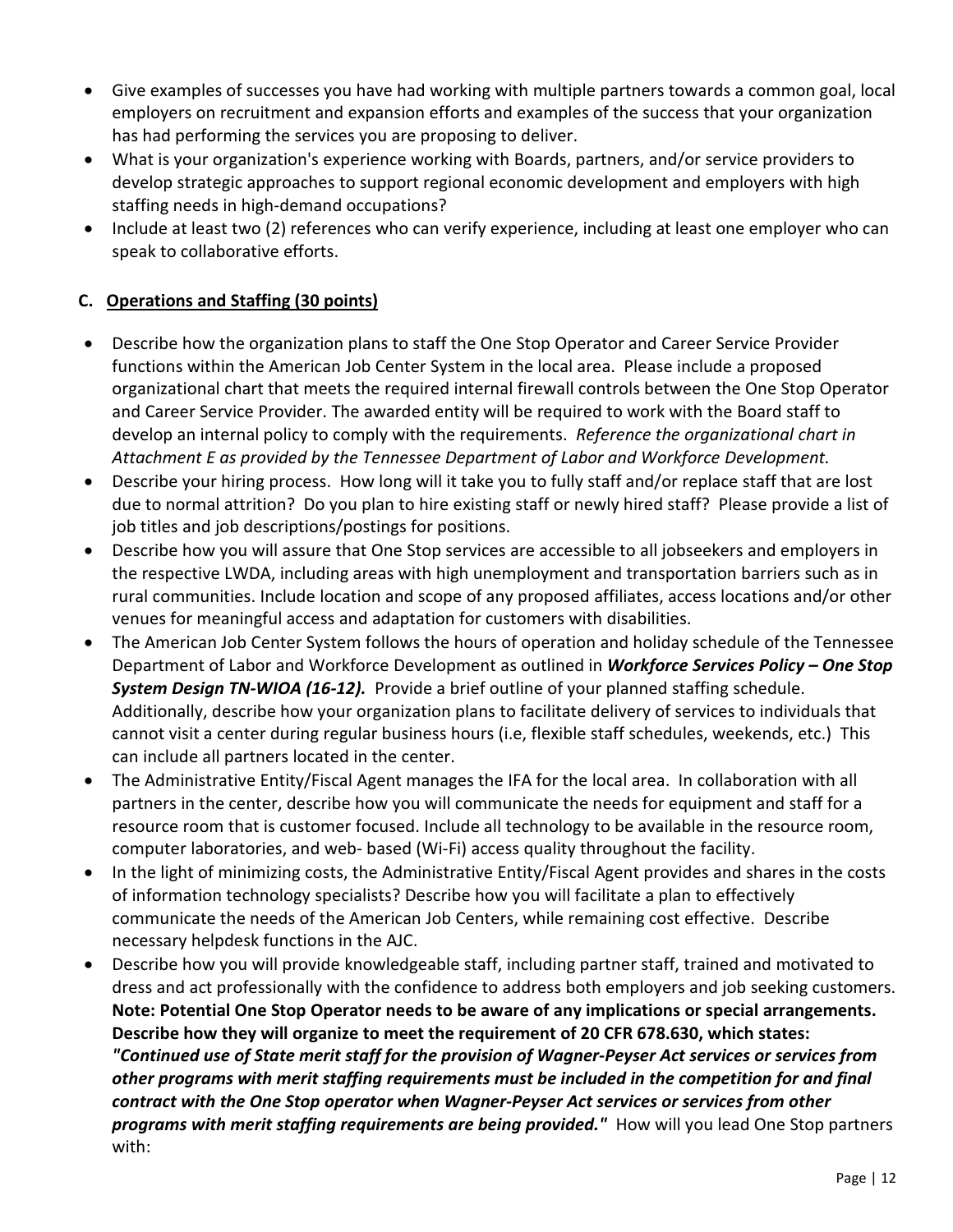- $\circ$  Integrating a menu of services for job-seeking customers and employers,
- o Implementing agreements among the partners such as MOU and IFA, and
- o Maintaining communications with all One Stop Partners and co-located staff?
- Describe the service delivery methods to be implemented in the AJCs to ensure that the planning region's goals, regarding placement and credentials, are met or exceeded.
- What is your agency's approach to management of information systems, connectivity, and confidentiality? Attach, or include, a privacy policy. Note: The State of Tennessee and its LWDAs all use the Virtual One-Stop system.
- Describe your plan to provide the optimum customer flow process in the AJC(s). The plan should demonstrate how best practices with customers and employers are incorporated in the design and delivery of services.
- Describe how your agency plans to integrate and/or coordinate various business engagement strategies and programs, including all partners and the employer engagement efforts of the Administrative Entity (Board Staff). How will these be managed to avoid duplication and the risk of multiple partners calling on the same employer(s)?
- Describe how you will provide staff to determine WIOA eligibility and enter eligibility and other customer information into Jobs4TN. Describe the coordination of these systems, with the WIOA identified key partners, over time.
- Describe how you will on-board staff, including a description of the provision of training (including ongoing training)
- Describe how you will work with required partners, and others co-located at the American Job Center, to include the following:
	- o Market the services of the AJCs utilizing the branding standards outlined in the AJC Style Guide
	- $\circ$  Describe how you will handle ongoing communication needs with all AJC staff, as well as with agency leadership and the Board.
	- o Describe how you will approach organization of shared staff via the MOU.
- Describe how you will work with the Board, officers, and executive staff relative to the many policy and market intersections. Describe how you will work with the administrative entity and fiscal agent, as well as all monitors and auditors from independent, state, or federal agencies

## **D. Program Management and Performance (30 points)**

- One Stop Operators will be required to provide quarterly reports to the Board to inform them of trends concerning the operation of the One Stop System, including but not limited to strengths and weakness of service delivery, specifically as they relate to the key performance indicators included in Attachment D.
- Describe the optimum continuous improvement and quality assurance methods needed in Tennessee's AJCs. Include the metrics which address customer needs, as well as ensure customer satisfaction, in a cost-effective manner.
- Describe your organization's outreach methods to reach target populations to promote AJC Services. Be specific as to the actual outcomes.
- Describe your experience in utilizing Labor Market Information, fiscal, and other workforce data sources to develop planning estimates of the number of core program (i.e. WIOA Titles I, II, III, and IV) customers to be served, including their respective employment and earnings rates after exit.
- Describe how you will engage and meet with employers to identify and improve employer resources in the AJC. Include previous experience with employers in a One Stop setting.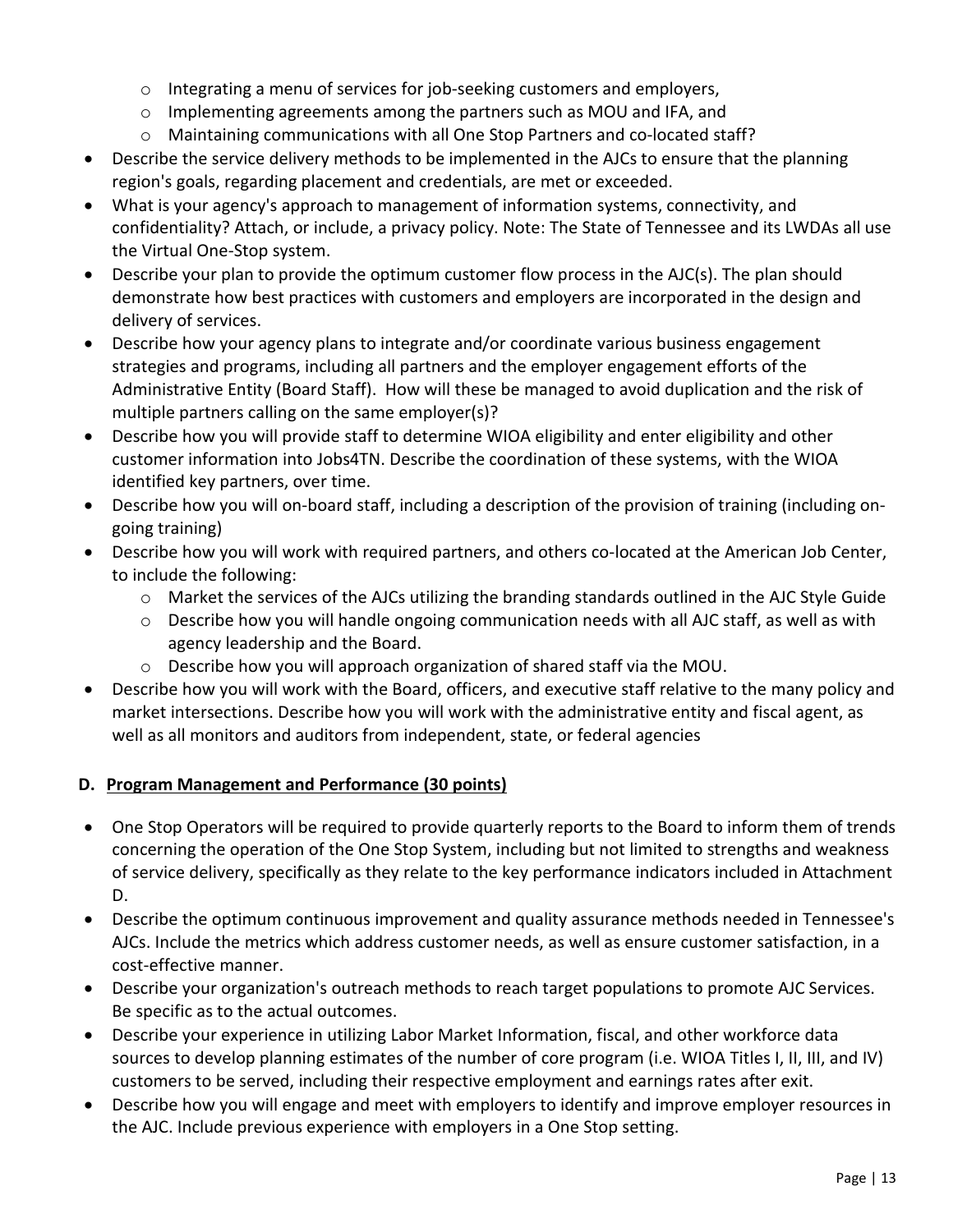- Describe how you will gather and analyze information on sustainability to support ongoing and emerging needs of regional employers.
- Describe the full set of services envisioned for area employers, including those serving on the Board and all employers with workforce needs that may strengthen an existing system.
- Describe how you will promote and sustain business engagement. Address the methods used to explain and communicate these successes with the Board, as well as to the general public.
- Please explain and justify the service models that should be used to serve traditionally underserved participants and employers.
- Describe your organization's experience in tracking and reporting discrete participant activities while at the same time ensuring full compliance with Personal Identifiable Information (Pl I).
- Describe your strategy to meet or exceed the LWDA's performance goals. How will your organization manage measurement, achievement, and documentation of performance standards for all Titles of WIOA?
- Federal, State and local policies require certain minimum benchmarks be attained each program year as follows:
	- $\circ$  80% of all Formula funds must be obligated by June 30 of each year. How will your organization assist the local area in meeting this metric?
	- $\circ$  50% of all program expenditures must be direct participant costs. How will your organization ensure compliance with this metric?
	- $\circ$  75% of the youth formula allocation must be expended on out-of-school youth. How will your organization help ensure compliance with this metric?
	- $\circ$  20% of all youth program expenditures must be for work experience activities. How will your organization help ensure compliance with this metric?
- Describe your strategy to maximize the potential to serve by requiring Title I case managers to maintain a minimum of 60-80 participants per case load.
- Describe how you will help ensure an efficient use of the WIOA funds while maximizing services provided for Adults, Dislocated Workers, and Youth.
- Describe how you will market to and recruit WIOA customers, including those from targeted populations which may require specialized marketing, including but not limited to justice-involved individuals, out-of-school youth, school dropouts, and recipients of public assistance.
- Describe your experience in utilizing Labor Market Information, fiscal, and other workforce data sources to develop estimates of the number of Adults, Dislocated Workers, and Youth to be served in a fiscal year.
- Describe how customers will flow through various WIOA services, including but not limited to, accessing training, supportive services, assistance with employment, and follow-up.
- Describe how you will provide orientation to WIOA services, including any planned adaptations for targeted populations.
- Describe workshops you plan to offer and the best practices, or other information, utilized in their design.
- Describe how you recruit and use volunteers to expand workshop offerings beyond what staff can provide.
- Describe how WIOA services will assist customers in acquiring service needs, including but not limited to accessing training, supportive services and employment placement and retention.
- Describe how you will interact with partner agencies, including community-based organizations to leverage funds and avoid duplication of services.

## **E. Fiscal Accountability and Budget (25 points)**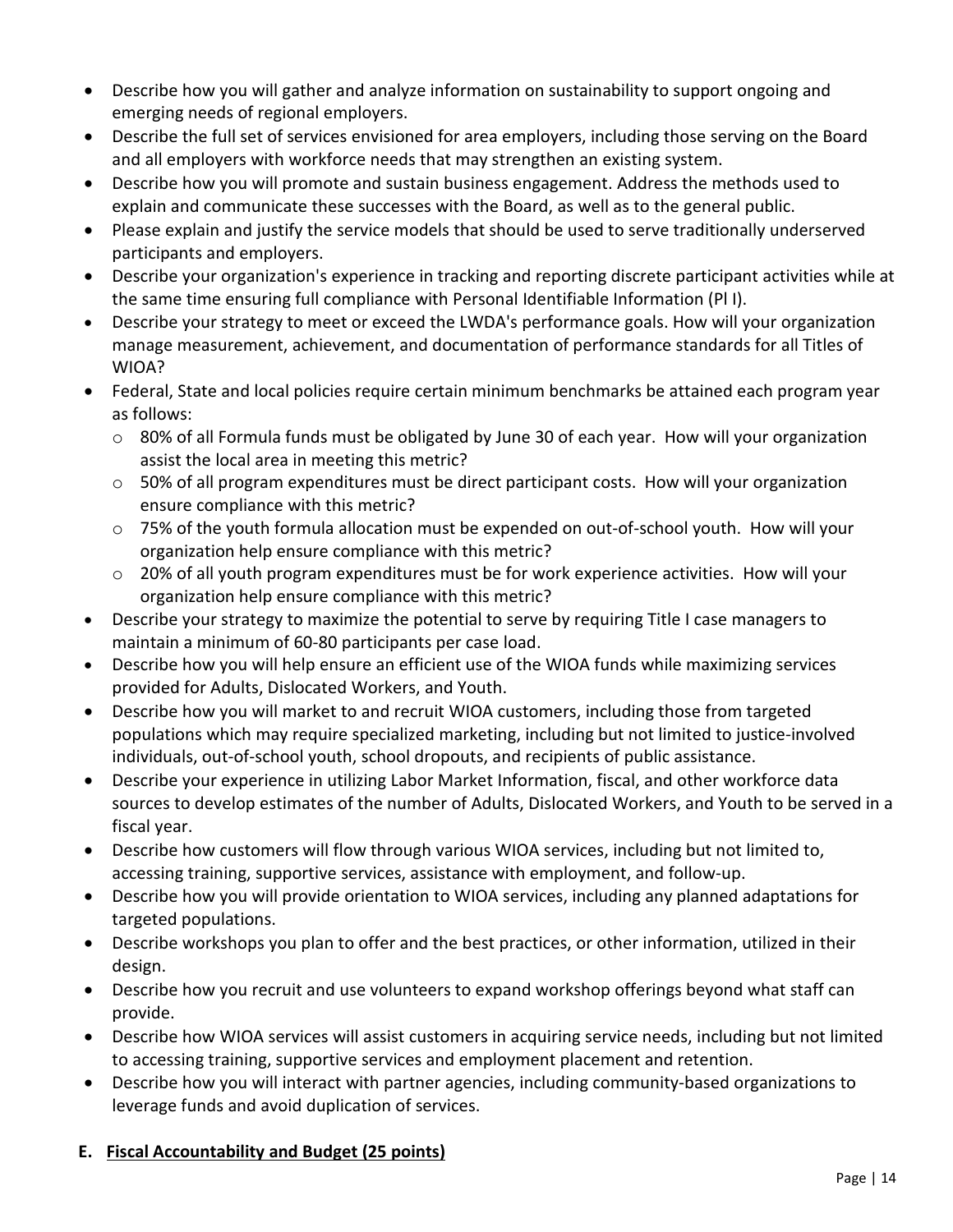- Describe the agency's fiscal accountability system, including experience with managing multiple federal, state or private grants.
- Provide an itemized budget to support the proposal, as Attachment B, including a narrative to explain all budgetary items.
- In the event of the determination of disallowed costs, the designated Fiscal Agent will attempt to recover the disallowed expenditure(s) from funds allocated through contracts with subgrantees or vendors causing the disallowance, as such, liability for costs rests with the entity responsible for incurring the cost. Please describe your ability to comply with this requirement.
- In order to augment limited funding sources and maximize delivery capacity, describe any resources the organization can bring to the workforce system. Please include and provide documentation of the cost value.

### **F. Response Requirements & Format:**

Each proposal should include the following required documents:

- Proposing Entity Information Form (Attachment A)
- Executive Summary (1 page limit)
- Narrative of Approach to Work (10 page limit)
- Budget & Budget Narrative (Attachment B)
- Organizational Chart of Proposing Entity Program Structure
- Two (2) Letters or contact information for References, including one local employer
- Copy of financial audits for the last two years
- Signed Conflict of Interest Form (Attachment C)
- Signed Participant File Acceptance Acknowledgement (Attachment F)

Proposal should be emailed to **[workforceRFP@sedev.org](mailto:scowden@sedev.org)** with Subject: ONE STOP OPERATOR & CAREER SERVICES RFP. It is the responsibility of the proposing agency to assure that the proposal is received prior to the deadline of **Tuesday, August 14, 2018 5:00 p.m. Eastern Daylight Time**. Late submissions will **NOT** be accepted.

#### **VIII. Evaluation and Award**

Applications will be evaluated by a team of reviewers appointed by the Chair of the Board. An entity's failure to submit a complete proposal or to respond in whole to RFP requirements will result in the proposal being deemed non-responsive and thus ineligible for funding. A proposal may also be deemed "non-responsive" if the submitted price is found to be excessive or inadequate as measured by criteria stated in the RFP, or the proposal is clearly not within the scope of the project described and required in the RFP. The Board reserves the right to cancel this procurement at any time and for any reason.

The Board reserves the right to contract with any respondent that falls within the acceptable point range. All proposals will be scored according to the evaluation criteria included in section VII of this RFP. The Board is not required to contract with the entity receiving the highest average score as a result of the proposal review process. The contract will be awarded based on the most responsive bidder whose offer is most advantageous to the Board in terms of cost, functionality, and other factors specified in this RFP. The award may be negotiated at the discretion of the Board or made based on the initial bid/offer received, without discussions or requests for best and final offers. Proposals with average reviewers scores below 70 of a possible 100 points will not be considered for funding.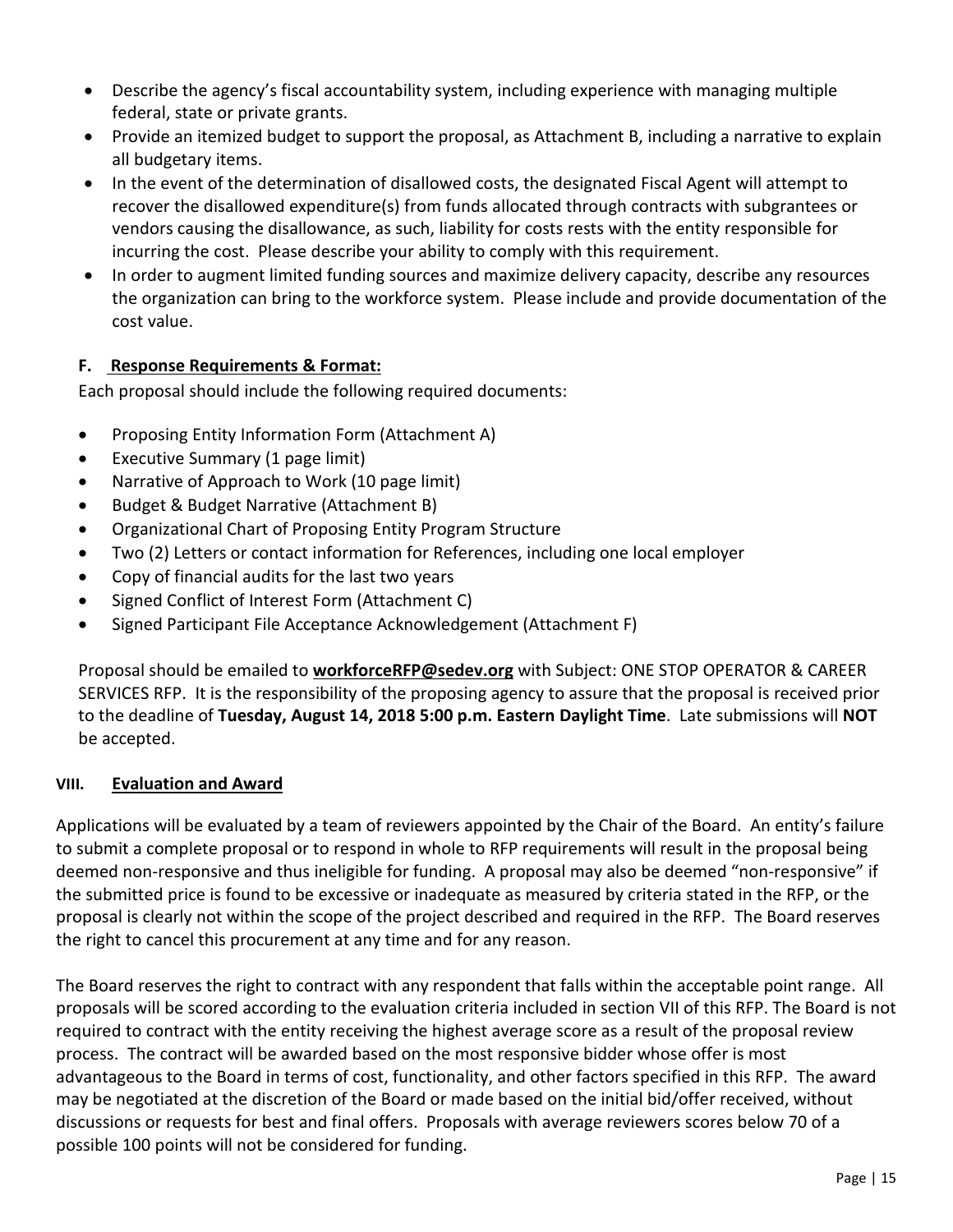Read this document carefully. Your proposal must conform in all respects to the requirements contained herein. Proposals that fail to meet any of these requirements will be found non-responsive and rejected.

### **IX. Additional Information**

#### **A. Bidders Questions**

A Pre-Bidder's Conference is scheduled for **July 31, 2018 at 10:00 a.m. EDT** at the American Job Center in Chattanooga. Questions should be submitted prior via email to [WorkforceRFP@sedev.org.](mailto:WorkforceRFP@sedev.org) It is the responsibility of the bidder to inquire about any requirements of this RFP that are not understood. Attendance is not required but strongly encouraged.

### **B. Oversight and Evaluation**

The Board will monitor and evaluate the proposed entity to determine compliance and the quality of service provided. External monitoring and evaluation may also be conducted periodically by the U.S. Department of Labor, Tennessee Department of Labor and Workforce Development, and any other agency that provides funding for the services.

### **C. Accessibility and Equal Opportunity**

The Board is committed to equal access for all customers to all services. All contractors must ensure equal opportunity to all individuals. No individual shall be excluded from participation in, denied the benefits of, or subjected to discrimination under any Workforce Innovation and Opportunity Act funded program or activity because of race, color, religion, sex, national origin, age, disability, English proficiency, sexual orientation, political affiliation, or belief. All entities are expected to demonstrate full compliance with the Americans with Disabilities Act Amendments Act of 2008 (ADAAA) and all other equal opportunity laws. This includes ensuring contract staff receive accessibility training and may involve developing accessibility plans. All respondents must ensure all written materials and communications include the statement: *"Reasonable accommodations and auxiliary equipment and services are available upon request."*

#### **D. Fiscal Review**

The Board will also conduct a fiscal review of all qualified proposals. We will review proposal budgets, agency audits, and responses to questions related to fiscal operations. The Board reserves the right to review and request further information regarding the respondent's financial situation, if not sufficiently outlined in the submitted audit(s). The Board reserves the right to assess the risk posed by any recent, current or potential litigation, court action, investigation, audit, bankruptcy, receivership, financial insolvency, merger, acquisition, or other event that might affect an organization's ability to operate the requested program.

#### **E. Past Performance Review**

Through this process, The Board will review a respondent's performance on any previous and/or existing grant agreement(s) as well as check references submitted from other grantors. Achievement of grant agreement outcomes, along with compliance with programmatic and fiscal guidelines and timelines will be evaluated. The review team will perform an in-depth evaluation of all responsive proposals based upon the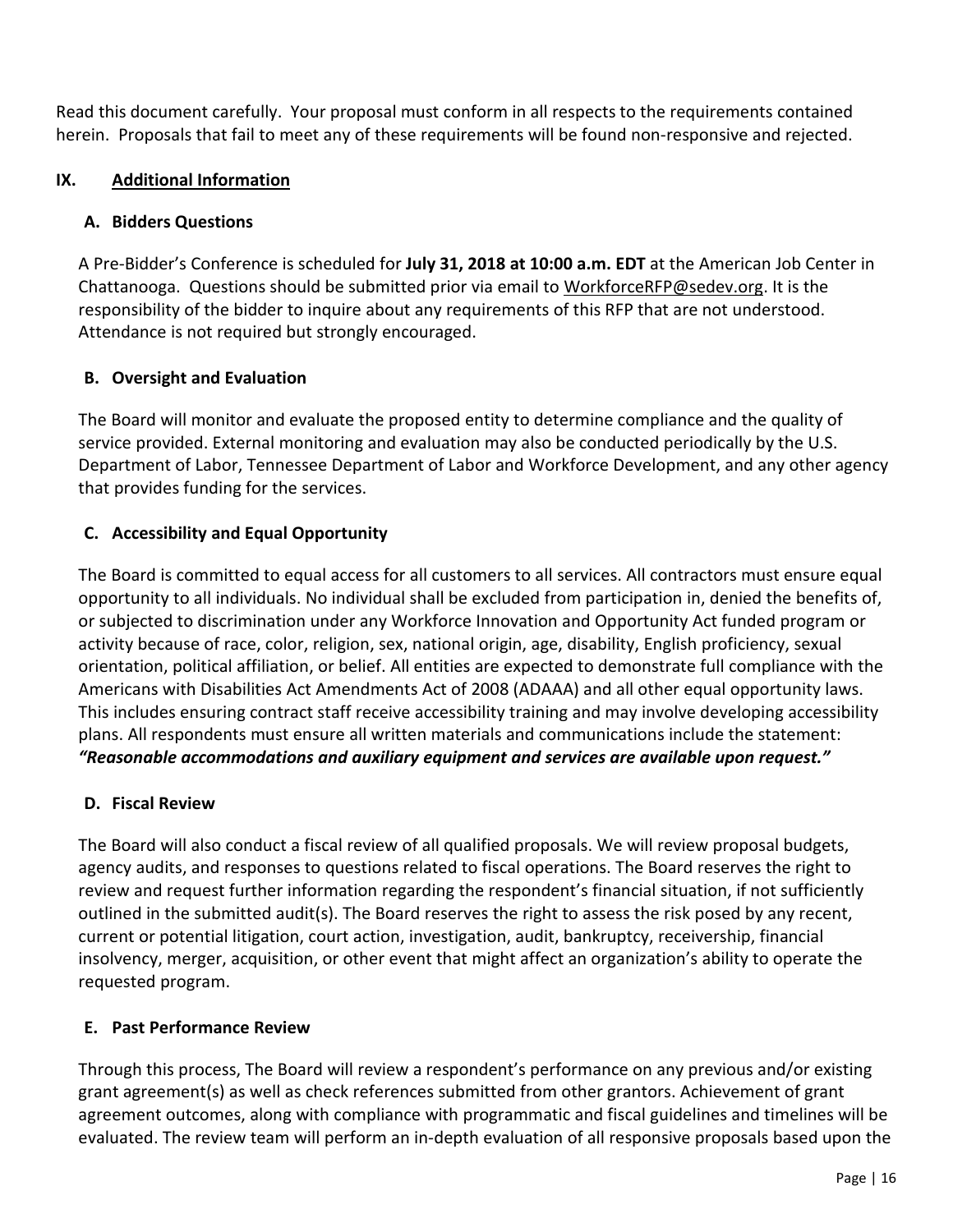criteria herein. Prior to its final funding decision, the Board may also: 1) meet with representatives of the responding entity to discuss the proposed program and budget; 2) identify and/or negotiate program or budget changes the responding entity must make as a condition of funding; and 3) identify other documentation the entity must provide as a condition of funding.

Respondents must disclose any legal judgments, claims, arbitration proceedings, lawsuits or other legal proceedings pending or outstanding (unresolved) against the organization, its owners, officers or principals. Respondents must comply with Section 504 of the Rehabilitation Act of 1973 and the Americans with Disabilities Act to be eligible for a contract.

The review team will recommend the final funding recommendations to the Board for final approval. Once approved, the Board will initiate a contract agreement to the successful respondent(s).

## **F. Review Committee/Conflict of Interest**

Each member of the Review Committee must have completed and signed a Conflict of Interest Disclosure Statement before participating in the scoring of proposals. Committee members are excluded from participating in discussion and rating of any RFP with which they have a conflict of interest.

No member of the Board or other governing body, or representative of an entity who submits a proposal under this RFP may have any contact outside of the formal review process with any employee of the Board, or any member of the Board for purposes of discussing or lobbying on behalf of entity's proposal. This contact includes written correspondence, telephone calls, personal meetings, email messages, or other kinds of personal contact. The Board will reject proposals of those entities who violate this condition.

## **G. Notice of Award**

All respondents will be notified as to the award status. Unsuccessful respondents encouraged to re-apply in subsequent funding cycles.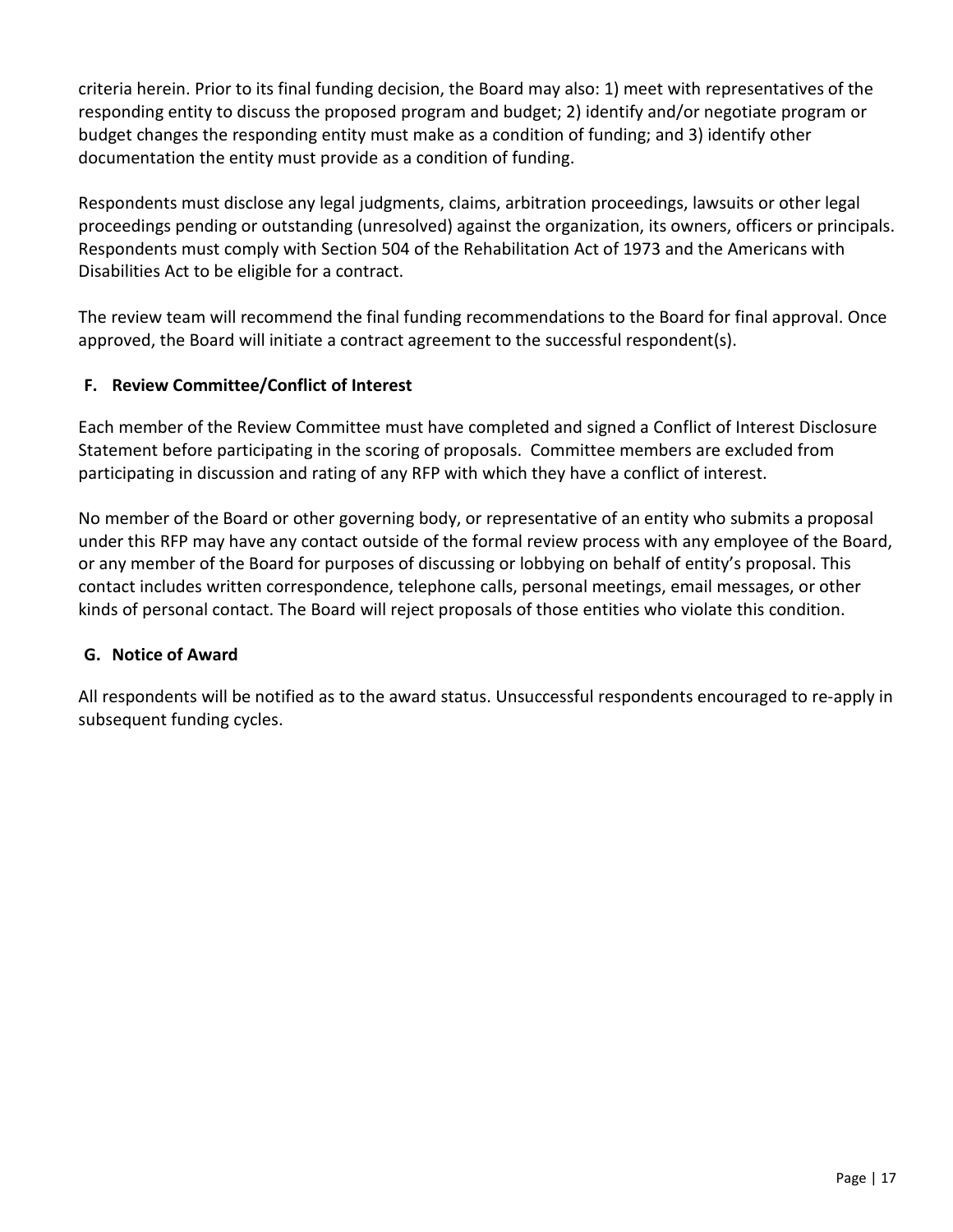#### **PROPOSING ENTITY INFORMATION FORM**

| <b>Legal Name of Applicant Agency:</b>       | <u> 1980 - Johann Barbara, martin amerikan basar da</u>                                                              |                           |  |  |  |  |
|----------------------------------------------|----------------------------------------------------------------------------------------------------------------------|---------------------------|--|--|--|--|
| <b>Headquarter Address:</b>                  |                                                                                                                      |                           |  |  |  |  |
| City/State/Zip:                              |                                                                                                                      |                           |  |  |  |  |
| <b>Website:</b>                              |                                                                                                                      |                           |  |  |  |  |
| <b>Secondary Address:</b>                    |                                                                                                                      |                           |  |  |  |  |
| City/State/Zip:                              |                                                                                                                      |                           |  |  |  |  |
| <b>Website:</b>                              |                                                                                                                      |                           |  |  |  |  |
|                                              |                                                                                                                      |                           |  |  |  |  |
| Type of Organization: (check all that apply) |                                                                                                                      |                           |  |  |  |  |
| <b>Higher Education</b>                      | Employment Service State Agency (Wagner-Peyser)                                                                      |                           |  |  |  |  |
| Community-Based Organization                 | Non-Profit Organization                                                                                              | Private For-Profit Entity |  |  |  |  |
| <b>Government Agency</b>                     | <b>Chamber of Commerce</b>                                                                                           | Business Organization     |  |  |  |  |
| Labor Organization                           | One-Stop Partner                                                                                                     | $\Box$ Other (Explain)    |  |  |  |  |
| <b>Funding Amount Requested:</b>             |                                                                                                                      |                           |  |  |  |  |
| <b>Contact Person:</b>                       |                                                                                                                      |                           |  |  |  |  |
| <b>Email Address &amp; Phone Number:</b>     |                                                                                                                      |                           |  |  |  |  |
| <b>Signatory Authority Name &amp; Title:</b> |                                                                                                                      |                           |  |  |  |  |
| <b>Email Address &amp; Phone Number:</b>     | <u> 1989 - Jan James James Barnett, amerikan basar dan berasal dalam pengaran basar dalam pengaran basar dalam b</u> |                           |  |  |  |  |
| <b>Signatory Authority Signature</b>         |                                                                                                                      |                           |  |  |  |  |
|                                              |                                                                                                                      |                           |  |  |  |  |

**Printed Name**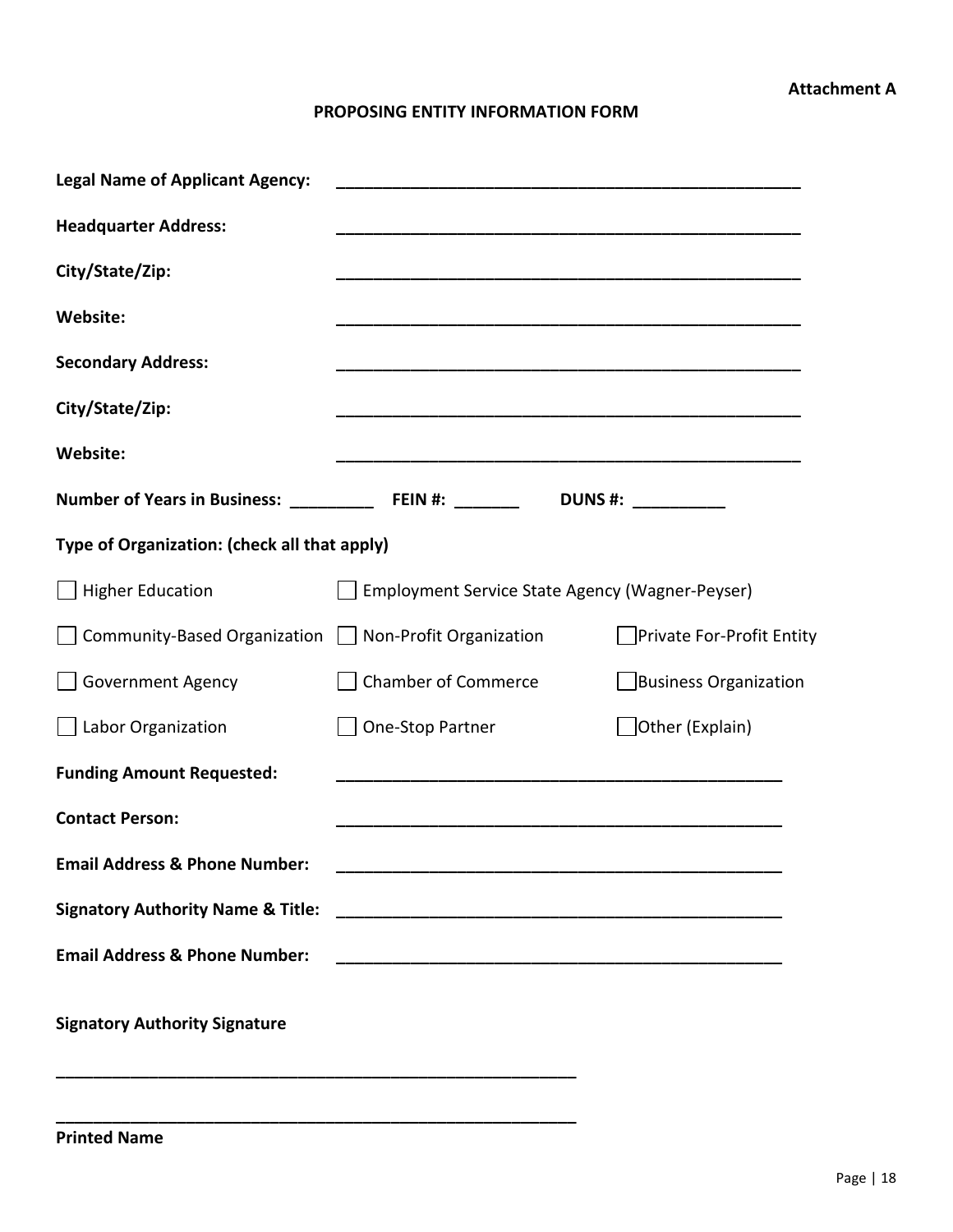#### **Attachment B**

| <b>Funds Available</b>                     | <b>Description of Services</b> |                        | \$1,100,000.00       |
|--------------------------------------------|--------------------------------|------------------------|----------------------|
| <b>Item of Expenditure</b>                 | <b>One Stop Operator</b>       | <b>Career Services</b> | <b>Total Request</b> |
| <b>Salaries</b>                            |                                |                        |                      |
| <b>Fringe Benefits</b>                     |                                |                        |                      |
| <b>Travel</b>                              |                                |                        |                      |
| <b>Supplies</b>                            |                                |                        |                      |
| <b>Program Indirect</b>                    |                                |                        |                      |
| <b>Direct Admin (cannot exceed</b><br>10%) |                                |                        |                      |
| <b>TOTAL</b>                               |                                |                        |                      |

#### **BUDGET FORM – Line Item Cost Reimbursement Option**

**Narrative:** Please attach a narrative and/or chart in explanation of each line item in detail to justify cost. Examples of explanations include job titles, wage rate, hours worked/charged to grant, types of benefits and rates, estimated mileage/visits to locations, office and other supplies, and agency program operation or indirect cost. The maximum allowable for direct administrative costs is 10%.

Office space, furniture and equipment will be provided by the administrative entity/fiscal agent for an acceptable level of staffing. Staff will have dedicated office space at the comprehensive center and affiliate locations. Both locations will be considered the "official station" for travel for the One Stop Operator functions. The Respondent should clearly identify how much time will be spent at the comprehensive centers and affiliates. No travel expenses may be claimed for commute to/from "official station". Travel expenses may be claimed from the official station to affiliate and other work-related locations. Tennessee State Mileage Rate is .47 cents per mile.

A computer, access to internet, printing and "hard line" phones will be provided at each location.

If an agency is requesting reimbursement for program indirect cost, an approved indirect rate proposal from the cognizant agency must be included with the proposal. Program indirect cost will be a part of the competitive bid and subject to negotiation.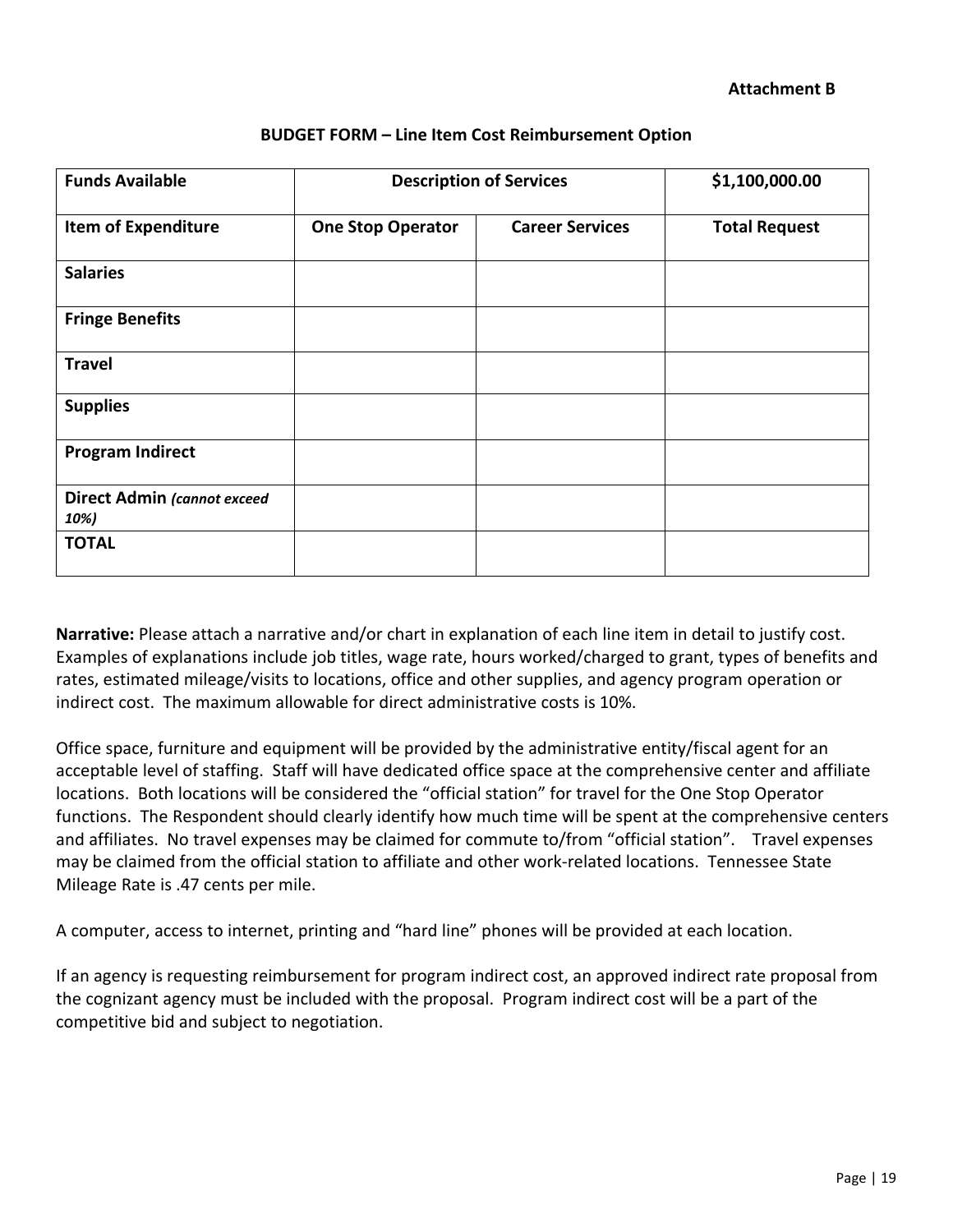#### **CONFLICT OF INTEREST FORM**

By submitting a proposal, the authorized signatory authority of the bidding entity certifies to his/her knowledge and belief that there is no conflict of interest (real or apparent) inherent in the bid or in delivering the scope of work if the LWDB awards a contract. A conflict of interest would arise if any individual involved in the preparation of this proposal and delivery of services has a financial or other interest or would be likely to gain financially or personally from the award of a contract. The same would hold true for any member of the individual's family, partner, or an organization employing or about to employ any of the above as a direct result of the successful award of a contract under the RFP. The LWDB reserves the right to disqualify a bidding entity should a conflict of interest be discovered during the solicitation process.

Signatory Authority Name Signature Signature Date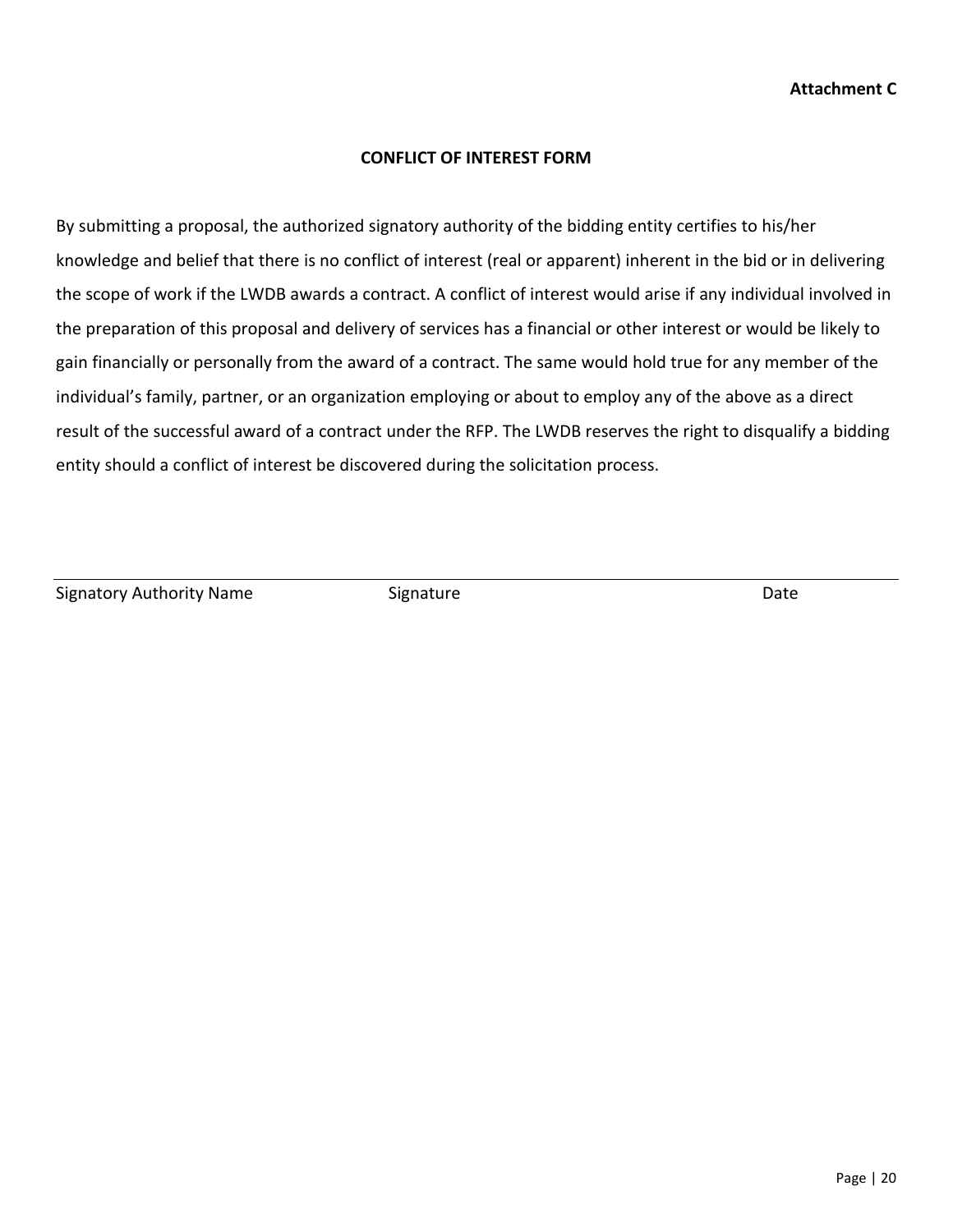#### **Attachment D**

| <b>WIOA Performance Metrics</b>                    | <b>PY 2016</b><br><b>Negotiated Target</b> | <b>PY 2017</b><br><b>Negotiated Target</b> |
|----------------------------------------------------|--------------------------------------------|--------------------------------------------|
| <b>Adult</b>                                       |                                            |                                            |
| Employment Rate 2 <sup>nd</sup> Quarter after exit | 82%                                        | 82.5%                                      |
| Employment Rate 4 <sup>th</sup> Quarter after exit | 77%                                        | 77.5%                                      |
| Median Earnings 2 <sup>nd</sup> Quarter after exit | \$6,600                                    | \$6,700                                    |
| Credential Attainment within 4 Quarters after exit | 72.5%                                      | 73%                                        |
| <b>Dislocated Worker</b>                           |                                            |                                            |
| Employment Rate 2 <sup>nd</sup> Quarter after exit | 85%                                        | 85.5%                                      |
| Employment Rate 4 <sup>th</sup> Quarter after exit | 81.5%                                      | 82%                                        |
| Median Earnings 2 <sup>nd</sup> Quarter after exit | \$7,200                                    | \$7,250                                    |
| Credential Attainment within 4 Quarters after exit | 76.5%                                      | 77%                                        |
| Youth                                              |                                            |                                            |
| Employment Rate 2 <sup>nd</sup> Quarter after exit | 76.1%                                      | 77%                                        |
| Employment Rate 4 <sup>th</sup> Quarter after exit | 78%                                        | 78.5%                                      |
| Credential Attainment within 4 Quarters after exit | 78.5%                                      | 79%                                        |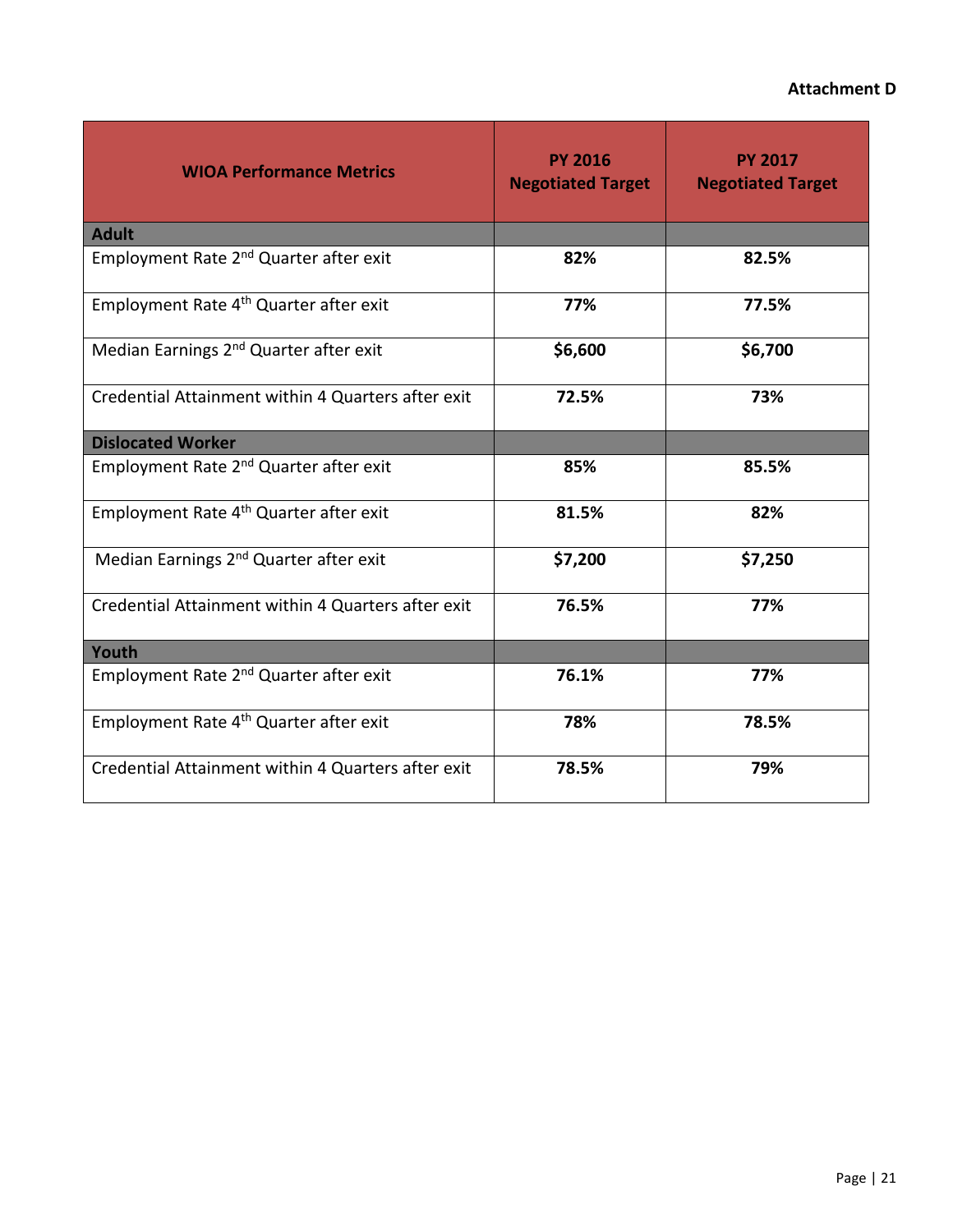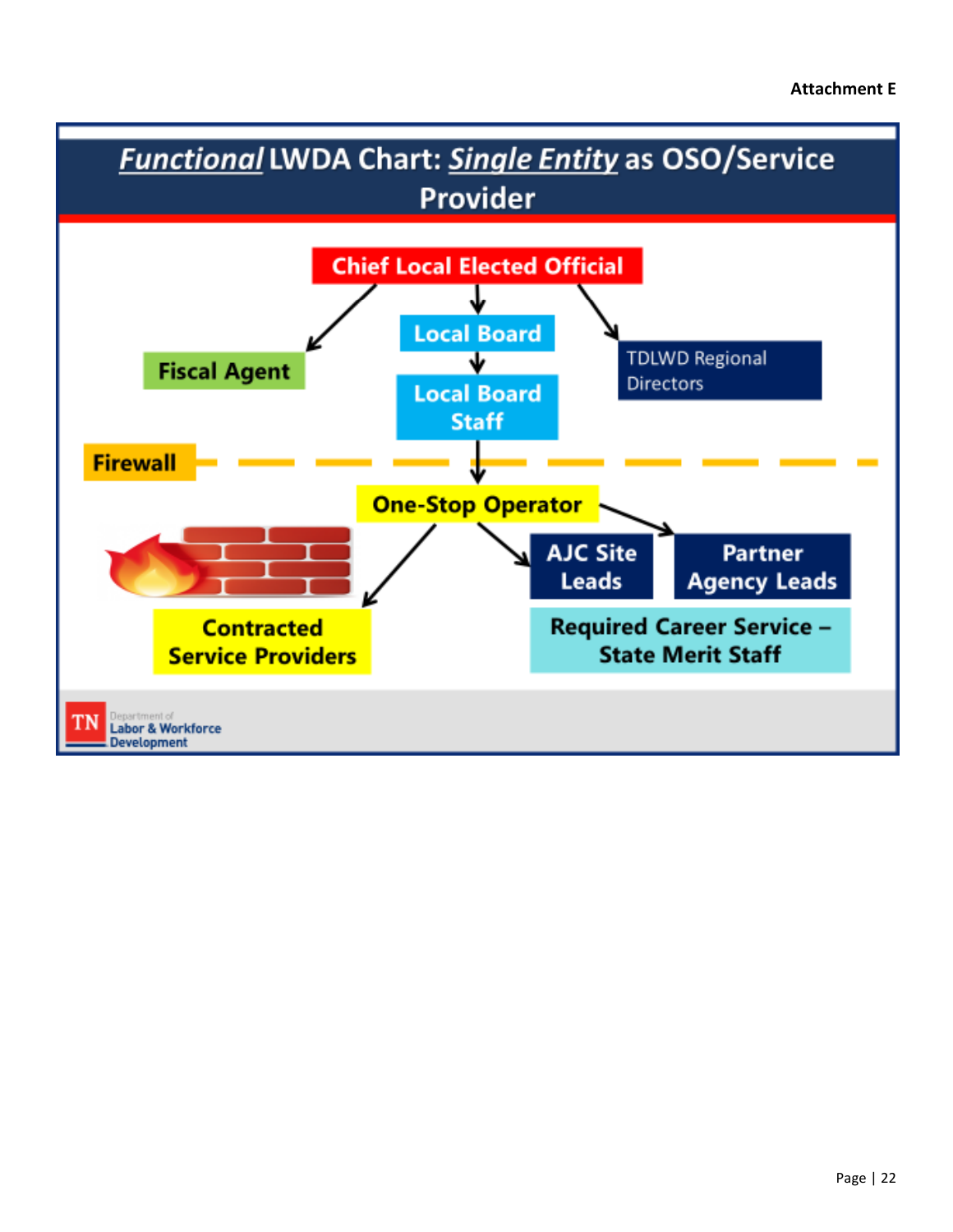#### **Attachment F**

## **Participant File Acceptance Acknowledgement**

As an authorized signatory for \_\_\_\_\_\_\_\_\_\_\_\_\_\_\_\_\_\_\_\_\_\_\_\_\_\_\_\_\_\_\_\_\_\_\_\_\_\_\_\_\_\_, proposing entity for the delivery of One Stop Operator and provider of Career Services for Adults, Dislocated Workers and Youth in the Southeast Tennessee Workforce Development Area, we agree to accept and provide service to all currently enrolled **and** exited participants in follow up for the local area. We understand the continuity of services to those in need should remain the priority.

We will agree to work with the Administrative Entity to reach a solution on any issues arising from the negligence of a previous provider in following the requirements of WIOA as it relates to the delivery of service. The awarded entity will have 45 days from the contract start date to review and report any participant file issues for which it requests consideration of a hold harmless provision as it relates to local monitoring. Further, we understand we will not bear liability for any disallowed cost arising from a previous provider's negligence.

#### **Proposing Entity Signatory Authority**

**\_\_\_\_\_\_\_\_\_\_\_\_\_\_\_\_\_\_\_\_\_\_\_\_\_\_\_\_\_\_\_\_\_\_\_\_\_\_\_\_\_\_\_\_\_\_\_\_\_**

**\_\_\_\_\_\_\_\_\_\_\_\_\_\_\_\_\_\_\_\_\_\_\_\_\_\_\_\_\_\_\_\_\_\_\_\_\_\_\_\_\_\_\_\_\_\_\_\_\_**

**\_\_\_\_\_\_\_\_\_\_\_\_\_\_\_\_\_\_\_\_\_\_\_\_\_\_\_\_\_\_\_\_\_\_\_\_\_\_\_\_\_\_\_\_\_\_\_\_\_**

**Printed Name**

**Date**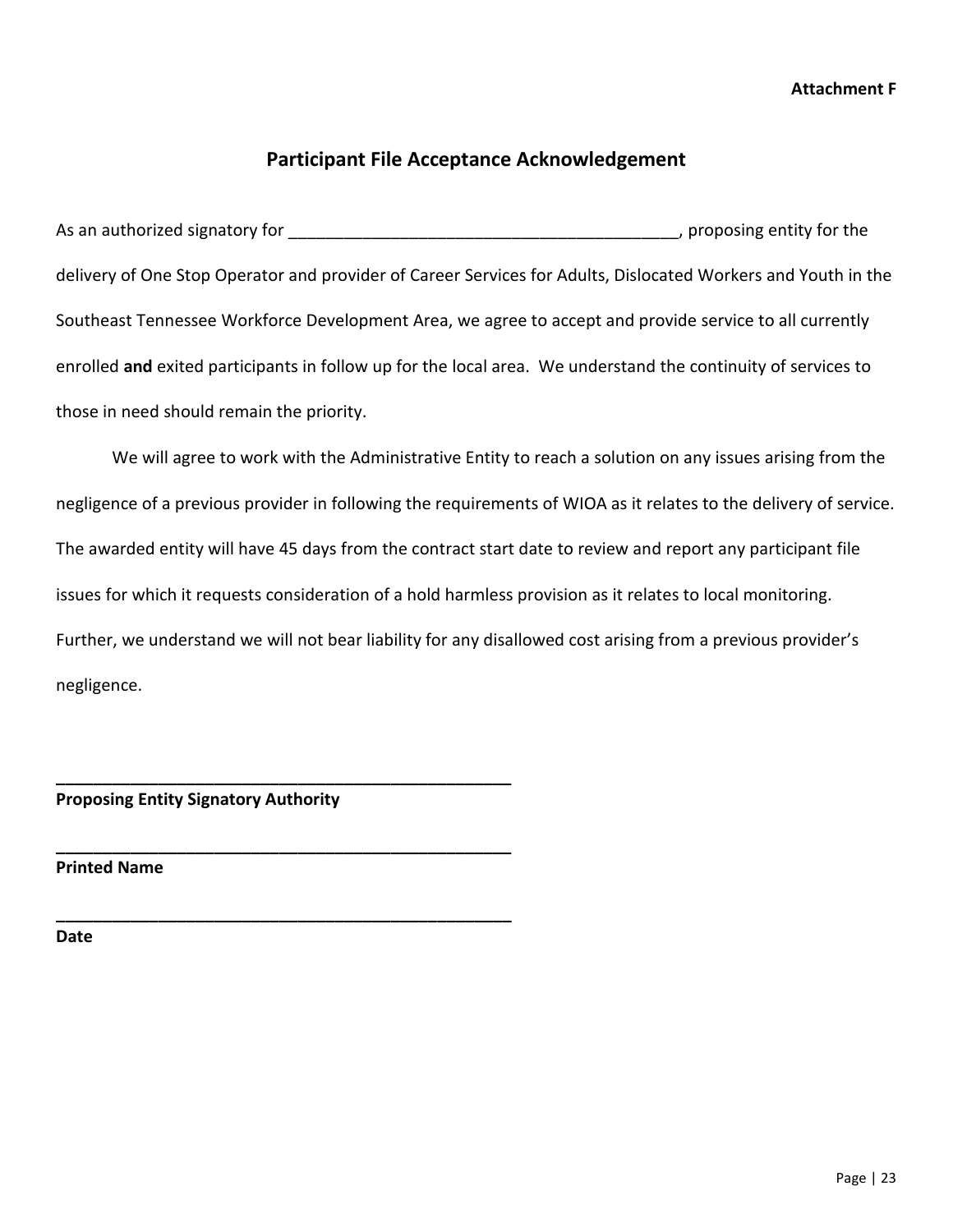### **References**

#### **Workforce Innovation and Opportunity Act**

<https://www.congress.gov/bill/113th-congress/house-bill/803/text>

### **WIOA Final Regulations**

[https://www.federalregister.gov/documents/2016/08/19/2016-15975/workforce-innovation-and](https://www.federalregister.gov/documents/2016/08/19/2016-15975/workforce-innovation-and-opportunity-act)[opportunity-act](https://www.federalregister.gov/documents/2016/08/19/2016-15975/workforce-innovation-and-opportunity-act)

## **United States Department of Labor Employment and Training Administration**

[www.doleta.gov](http://www.doleta.gov/)

**DOL WIOA Overview and other WIOA related information** <https://www.doleta.gov/WIOA/Overview.cfm>

### **One Stop Operator Design and Procurement Guides**

**Training and Employment Guidance Letter One Stop Operations Guidance for the American Job Center Network**

[https://wdr.doleta.gov/directives/attach/TEGL/TEGL\\_16-16.pdf](https://wdr.doleta.gov/directives/attach/TEGL/TEGL_16-16.pdf)

**Training and Employment Guidance Letter Competitive Selection of One Stop Operator** [https://wdr.doleta.gov/directives/attach/TEGL/TEGL\\_15-16.pdf](https://wdr.doleta.gov/directives/attach/TEGL/TEGL_15-16.pdf)

**Workforce Services One Stop Operator and Career Services Provider Procurement** [https://www.tn.gov/content/dam/tn/workforce/documents/ProgramManagement/WorkforceServicesGuidan](https://www.tn.gov/content/dam/tn/workforce/documents/ProgramManagement/WorkforceServicesGuidance-OSOandCareerServiceProviderProcurement.pdf) [ce-OSOandCareerServiceProviderProcurement.pdf](https://www.tn.gov/content/dam/tn/workforce/documents/ProgramManagement/WorkforceServicesGuidance-OSOandCareerServiceProviderProcurement.pdf)

**Workforce Services One Stop Operator System Design** [https://www.tn.gov/content/dam/tn/workforce/documents/ProgramManagement/\(18-](https://www.tn.gov/content/dam/tn/workforce/documents/ProgramManagement/(18-4)WorkforceServicesPolicy-One-StopSystemDesign.pdf) [4\)WorkforceServicesPolicy-One-StopSystemDesign.pdf](https://www.tn.gov/content/dam/tn/workforce/documents/ProgramManagement/(18-4)WorkforceServicesPolicy-One-StopSystemDesign.pdf)

**Workforce Services MOU/IFA and attachments** [https://www.tn.gov/content/dam/tn/workforce/documents/ProgramManagement/MOU-One-](https://www.tn.gov/content/dam/tn/workforce/documents/ProgramManagement/MOU-One-StopServiceDeliveryandInfrastructureAgreement.pdf)[StopServiceDeliveryandInfrastructureAgreement.pdf](https://www.tn.gov/content/dam/tn/workforce/documents/ProgramManagement/MOU-One-StopServiceDeliveryandInfrastructureAgreement.pdf)

[https://www.tn.gov/content/dam/tn/workforce/documents/ProgramManagement/MOU-One-](https://www.tn.gov/content/dam/tn/workforce/documents/ProgramManagement/MOU-One-StopServiceDeliveryandInfrastructureAgreement.pdf)[StopServiceDeliveryandInfrastructureAgreement.pdf](https://www.tn.gov/content/dam/tn/workforce/documents/ProgramManagement/MOU-One-StopServiceDeliveryandInfrastructureAgreement.pdf)

[https://www.tn.gov/content/dam/tn/workforce/documents/ProgramManagement/WFS%20Infrastructure%2](https://www.tn.gov/content/dam/tn/workforce/documents/ProgramManagement/WFS%20Infrastructure%20Funding%20Agreement.pdf) [0Funding%20Agreement.pdf](https://www.tn.gov/content/dam/tn/workforce/documents/ProgramManagement/WFS%20Infrastructure%20Funding%20Agreement.pdf)

https://www.tn.gov/content/dam/tn/workforce/documents/ProgramManagement/MOUTemplate.pdf

**Program Service TEGLs and Guidance**